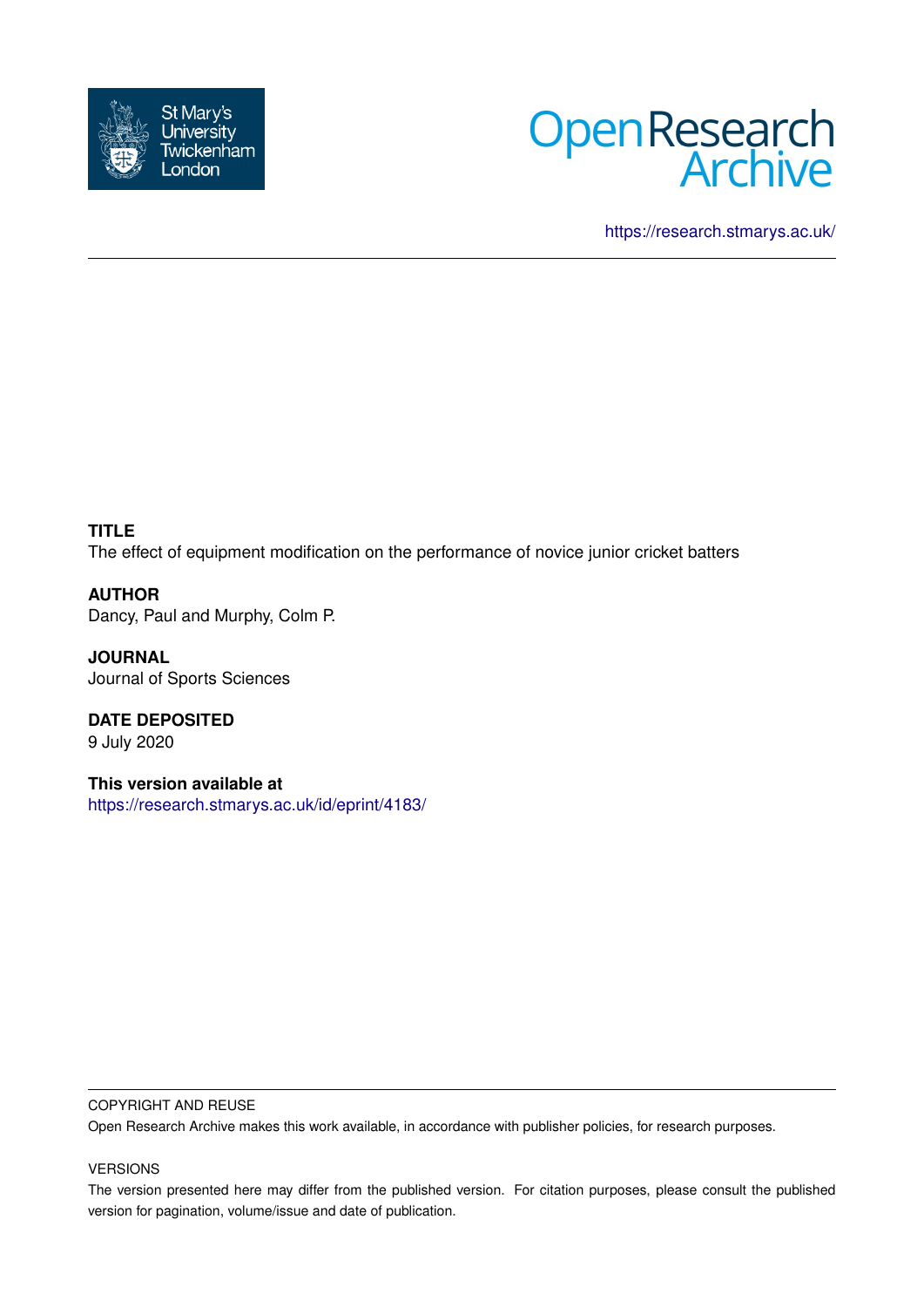| $\mathbf{1}$           | Running Head: EQUIPMENT MODIFICATION & PERFORMANCE                                                                                                                  |
|------------------------|---------------------------------------------------------------------------------------------------------------------------------------------------------------------|
| $\overline{2}$         |                                                                                                                                                                     |
| 3                      |                                                                                                                                                                     |
| 4                      | The effect of equipment modification on the performance of novice junior cricket batters                                                                            |
| 5                      |                                                                                                                                                                     |
| 6                      | Paul A. J. Dancy <sup>1</sup>                                                                                                                                       |
| $\overline{7}$         | Colm P. Murphy <sup>1</sup>                                                                                                                                         |
| 8                      |                                                                                                                                                                     |
| $\boldsymbol{9}$<br>10 | <sup>1</sup> Expert Performance and Skill Acquisition Research Group, Faculty of Sport, Health and<br>Applied Science, St Mary's University, Twickenham, London, UK |
| 11                     |                                                                                                                                                                     |
| 12                     |                                                                                                                                                                     |
| 13                     | Corresponding author:                                                                                                                                               |
| 14                     | Paul Dancy                                                                                                                                                          |
| 15                     | Faculty of Sport, Health and Applied Science                                                                                                                        |
| 16                     | St Mary's University                                                                                                                                                |
| 17                     | Waldegrave Road                                                                                                                                                     |
| 18                     | Twickenham                                                                                                                                                          |
| 19                     | London                                                                                                                                                              |
| 20                     | United Kingdom                                                                                                                                                      |
| 21                     | TW1 4SX                                                                                                                                                             |
| 22                     | Email: paul.dancy@stmarys.ac.uk                                                                                                                                     |
| 23                     | Phone: +44 (0)20 8240 4220                                                                                                                                          |
| 24                     |                                                                                                                                                                     |
| 25                     | Word count: 4965                                                                                                                                                    |
| 26                     |                                                                                                                                                                     |
| 27                     |                                                                                                                                                                     |
| 28                     |                                                                                                                                                                     |
| 29                     |                                                                                                                                                                     |
| 30                     |                                                                                                                                                                     |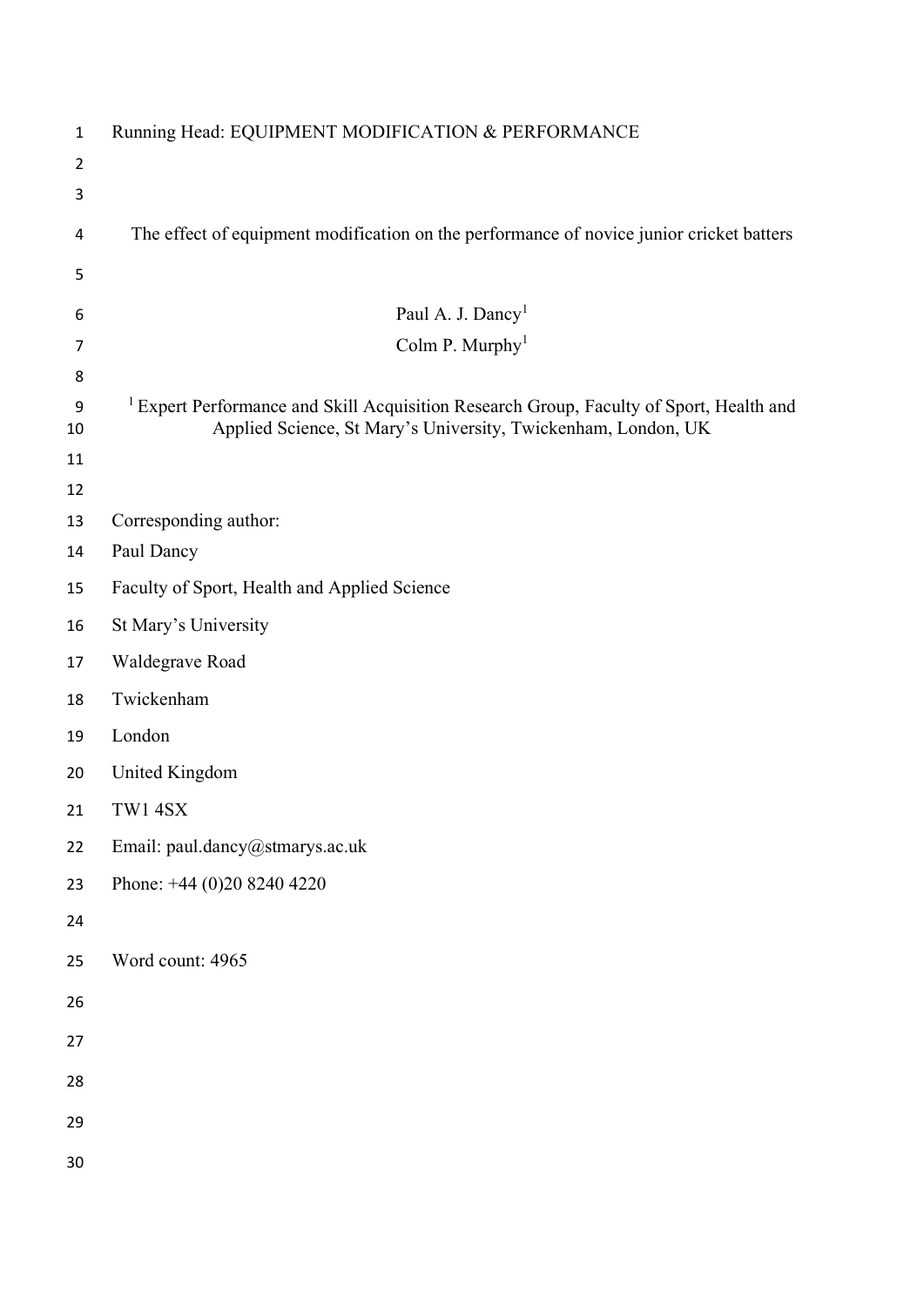#### **Abstract**

 Equipment scaling has yielded better performance in children in comparison to using adult equipment. To better inform applied practice in junior sport, an investigation of additional equipment modifications designed to further simplify the task is required. This study therefore aims to determine the effect of increasing surface area of cricket equipment (bats 6 and balls) on batting performance and technique. Forty three children ( $M_{\text{age}} = 5.2$ ,  $SD = 0.8$  years) completed a cricket batting task in which they aimed to hit the ball through a target zone while using either regular scaled, or modified bat and ball with an increased surface area. The number of bat-ball contacts were significantly higher when using the modified (*M* = 10 13.81,  $SE = 0.42$  compared to the regular scaled ball ( $M = 10.65$ ,  $SE = 0.49$ ). Batting performance measured as shots played through target areas was also significantly higher 12 when using the modified ( $M = 31.78$ ,  $SE = 1.97$ ) than the regular scaled ball ( $M = 28.85$ ,  $SE =$ 

 2.27). More desirable technique was also observed when using the modified compared to the regular bat. Findings suggest that further modifications to regular scaled equipment can

enhance skill production.

Keywords: Skill acquisition; constraints; junior sport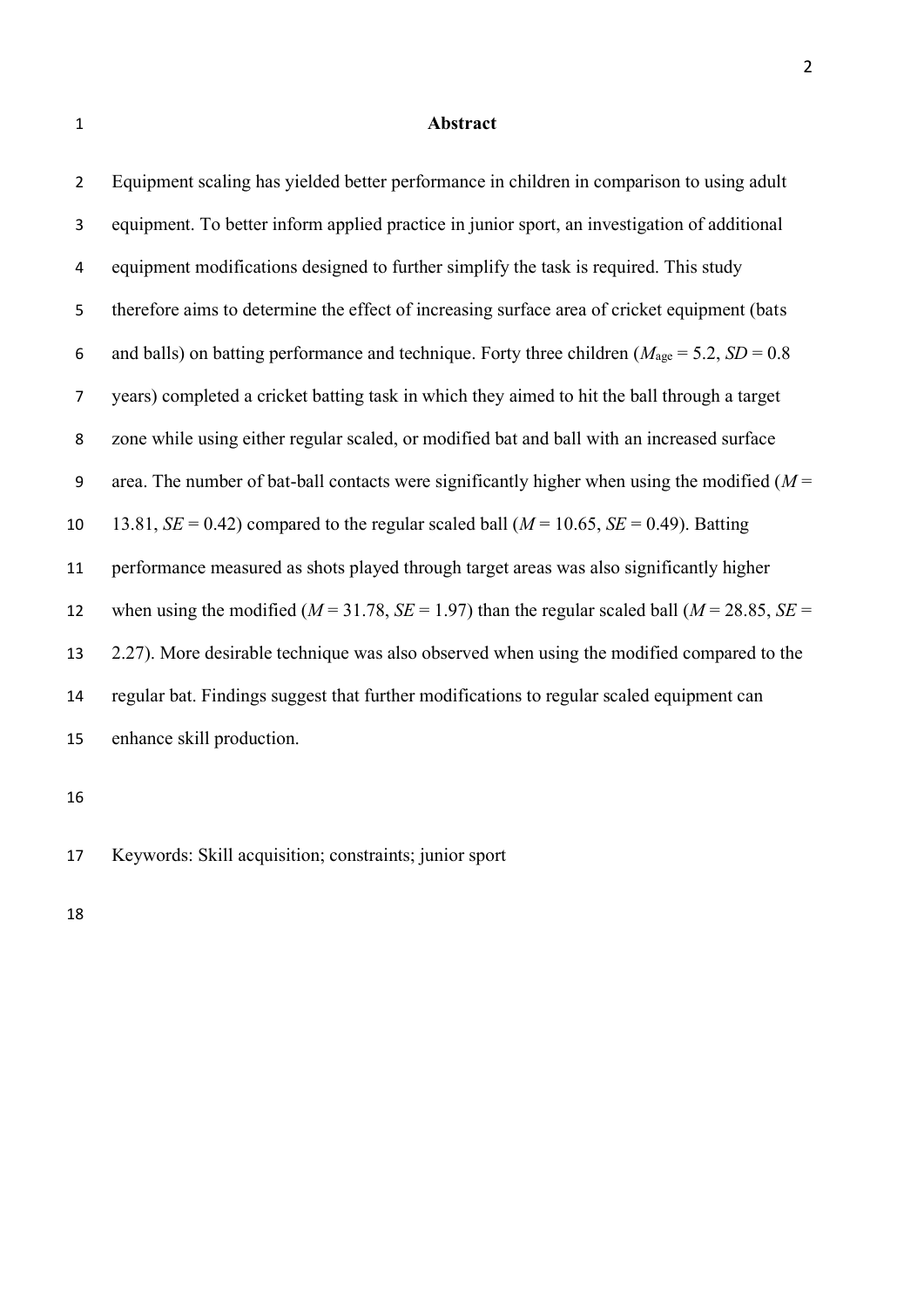### **Introduction**

 Cricket, like other fast ball sports such as tennis and baseball, involves striking a moving ball with a high level of accuracy under extreme spatio-temporal constraints (Müller & Abernethy, 2012). The spatial and temporal margins for error associated with successful striking are minimal (Gray, 2002; Regan, 1997). The resultant complexity of striking actions such as cricket batting means that developing athletes may initially have difficulty acquiring the skills needed to attain success and could, potentially, become disengaged during the early stages of skill learning (Farrow & Reid, 2010). In recent years, common practice to combat this issue has been to systematically implement modified versions of sport for developing athletes (e.g., International Tennis Federation [ITF] Tennis 10s, International Basketball Federation [FIBA] Mini-Basketball), with the goal of such programmes being to enhance the success and resultant experience young performers have in their sport and increase the number of grassroots participants. Most commonly, the size of the equipment and playing area is reduced such that it is scaled to more closely mimic the playing experience of an adult performer (e.g., reductions made to racket size in tennis or court size in basketball). This approach was initially adopted based on the intuitive appeal associated with task simplification but a growing body of research now suggests that scaling results in the use of more desirable technique and higher levels of performance effectiveness (Buszard, Farrow, Reid, & Masters, 2014a; Timmerman et al., 2015).

 Equipment scaling involves matching the size of the sports equipment being used to the developmental stage of the athlete (Buszard et al., 2020). When using scaled rather than 22 full-size equipment designed for adults, junior athletes have demonstrated higher levels of performance success across a range of sports (e.g., Buszard et al., 2014a, b; Buszard, Reid, Masters & Farrow, 2016a; Elliott, Plunkett & Anderson, 2005; Larson & Guggenheimer, 2013; Rodica & Florina, 2017). Importantly, these differences are underpinned by technique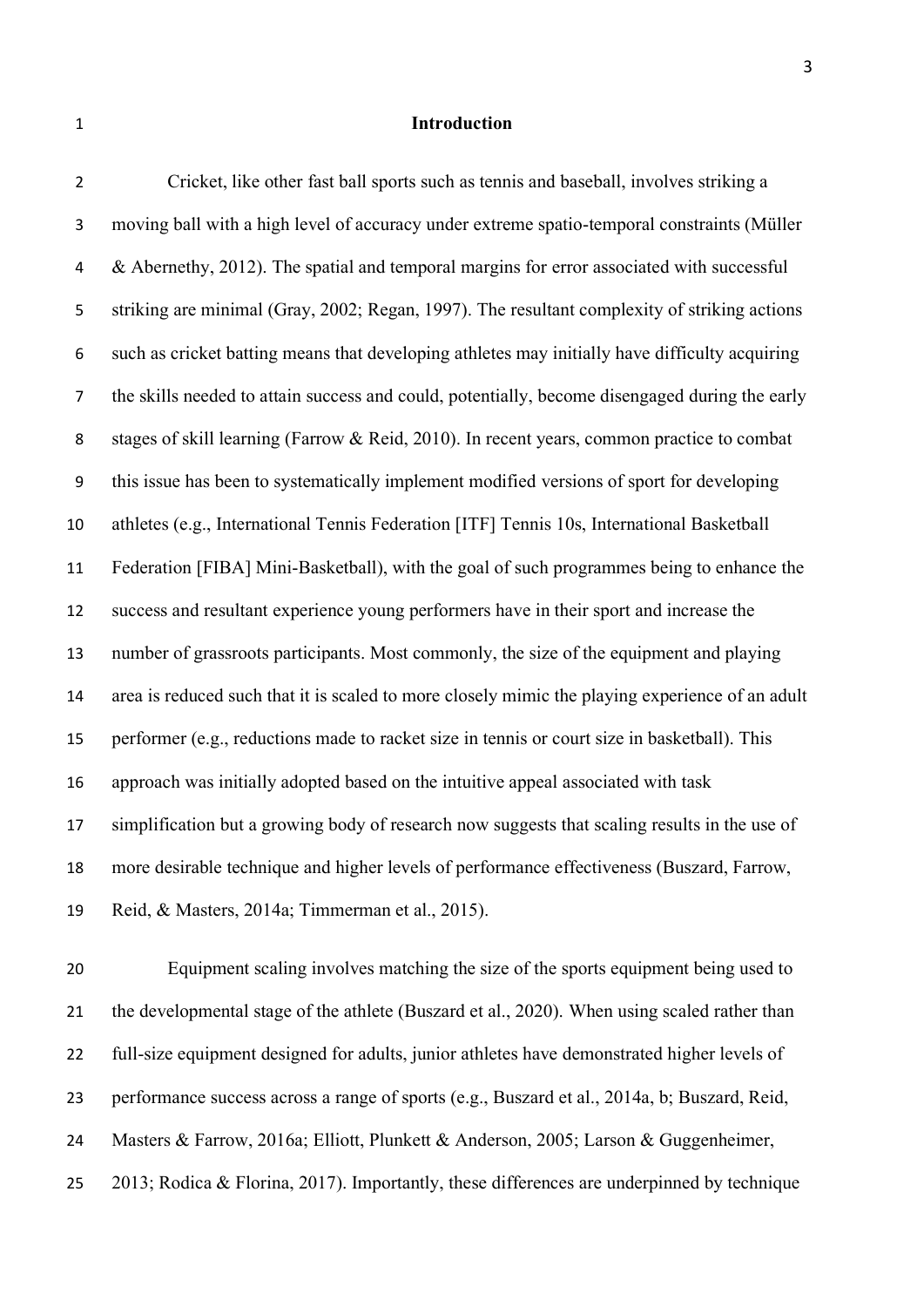more closely representing that of adult performers (Elliott et al., 2005; Isaacs, 1980; Kachel, Buszard, & Reid, 2015). Moreover, sports coaches are keen for children to have high levels of involvement when playing sports (Thomas & Wilson, 2014) and scaling appears to facilitate this through a relative increase in opportunities for action (Arias, Argudo, & Alonso, 2012; Harwood, Yeadon, & King, 2018; Fitzpatrick, Davids, & Stone, 2017).

 Newell's (1986) model of constraints provides a theoretical explanation for the positive effects equipment scaling has on performance when compared to the use of full-size adult equipment in junior sport. The model suggests that skilled movement production is shaped by organismic (e.g., motivation, height), environmental (e.g., temperature, playing surface) and task constraints (e.g., equipment size, pitch size), with the performer self- organising as a function of these constraints. Equipment scaling is proposed to serve as a task constraint which facilitates the production of more functional movement behaviour and more effective performance relative to full-size adult equipment (Davids, Button, & Bennett, 2008; Renshaw, Chow, Davids, & Hammond, 2010).

 Buszard et al. (2014a) investigated the effects of nine combinations of tennis rackets (small, medium and full-size; 48.3 cm, 58.4 cm and 68.6 cm long respectively) and balls (very low, low and standard compression; 25%. 75% and 100% compression respectively) on the hitting performance and technique of 6 to 8-year-old inexperienced players. The researchers used pre-defined scoring zones to assess hitting performance. Criteria based on a checklist developed by the associated governing body (e.g., racket swing, footwork) were used to assess technique. Smaller rackets and very low compression balls produced significantly better performance in comparison to bigger (medium and full-size) rackets and higher compression balls. Moreover, technical differences reported by the researchers appeared to provide evidence for the underpinning causes of the performance differences between conditions. Specifically, the very low compression ball led to more low-to-high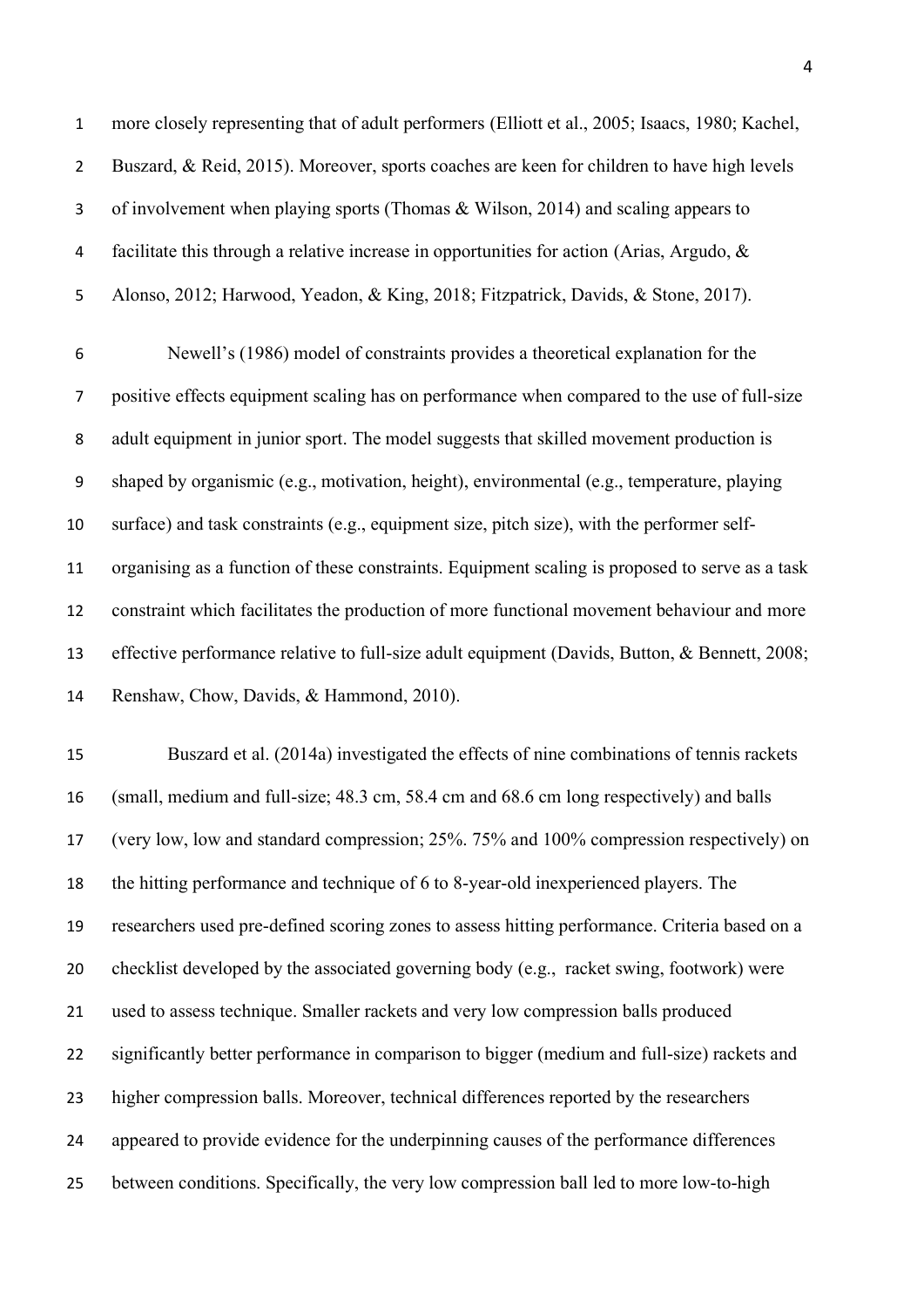racket swings irrespective of the racket size. Also, when using a combination of a very low compression ball and a small racket, participants stepped forward to play the shot more frequently than when using a low compression ball and a full-size adult racket (see also Buszard et al., 2014b for similar technique findings). Similarly, Buszard, Reid, Masters and Farrow (2016b) demonstrated significant improvements in performance and technique over a five-week practice period when using scaled compared with full-size tennis equipment. Buszard and colleagues suggested that the use of smaller/lighter rackets afford exploration of movement solutions that larger/heavier full-size rackets do not immediately allow.

 To date, researchers investigating the effects of equipment modification on skill production have largely focused on equipment scaling that involves a reduction in the size of equipment being used. While the effects of scaling have been largely positive, some research has revealed negative effects of scaling on factors such as performance outcome (Podmenik, Leskošek, & Erčulj, 2014) and practice opportunities (Fitzpatrick et al., 2017). If the purpose of equipment modification is, indeed, to enhance engagement and increase participation levels through increased performance effectiveness and success, an important consideration is whether other modifications to scaled equipment can positively affect skill production. For example, in striking tasks with high spatial and temporal demands and minimal room for error, increasing the relative surface area of equipment used by children compared with adults could facilitate skill production and development. Potentially, when compared to regular scaled equipment which is often proportionately scaled down to match the size of equipment used by adult performers (e.g., cricket bats, tennis rackets, basketballs), and therefore decreases the surface area of the equipment in use, increasing the surface area with which to make contact could enhance performance and underlying technique further still.

 Akin to ITF's Tennis 10s and FIBA's mini-basketball, the English Cricket Board (ECB) recently launched its All Stars initiative, which advocates the use of modified bats and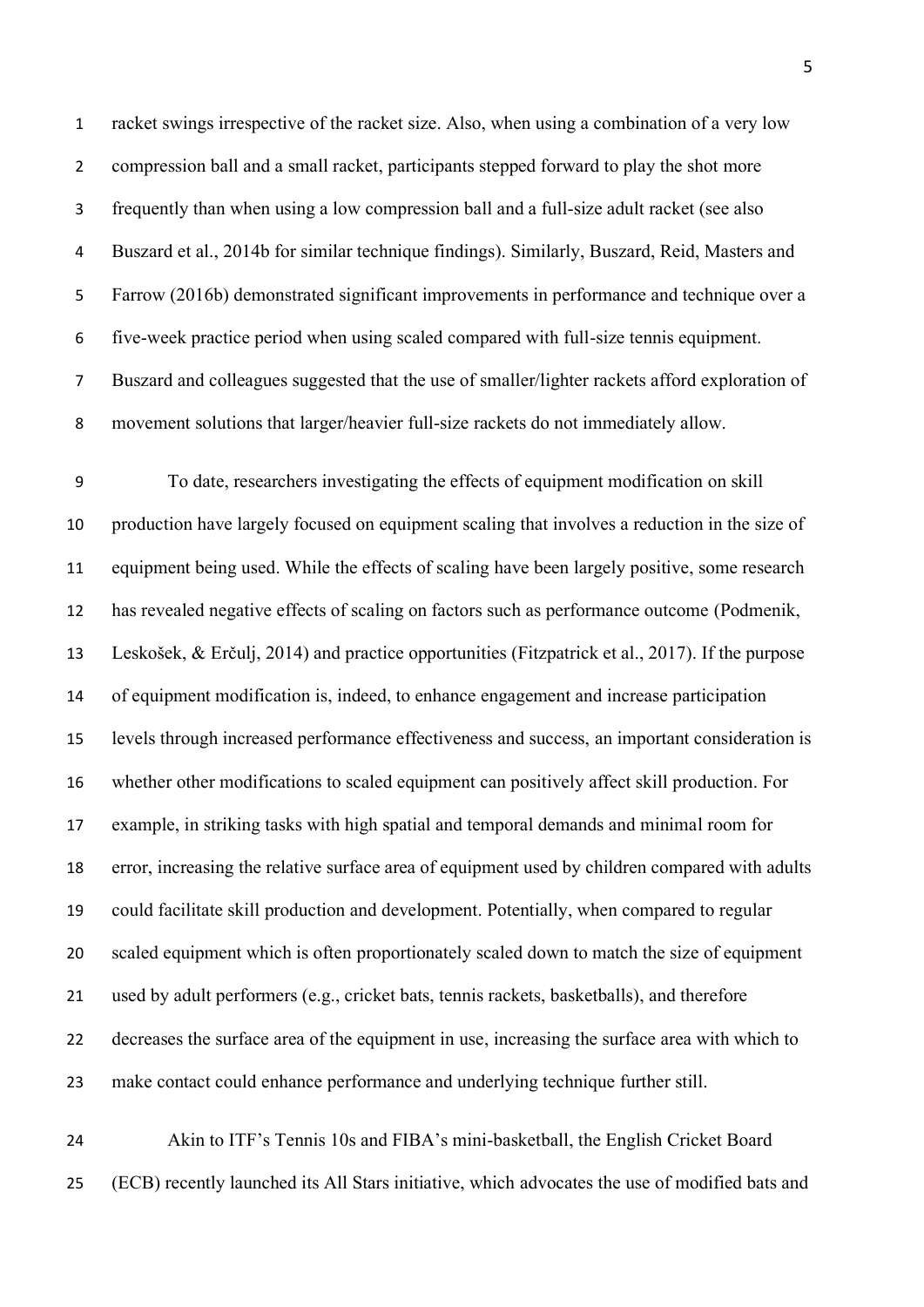balls for developing cricket players in the U5 to U8 age category. Specifically, they recommend the use of oversized tennis balls, which are more than twice the circumference of standard sized tennis balls traditionally used for junior cricket, to increase striking success when batting. In addition to the use of modified balls, modified bats are recommended. The bats are reduced in length and weight to mimic some of the constraints adult performers experience but remain the same width as full-size adult bats to increase the relative surface area allowed to junior batters. Additionally, the bats are plastic rather than wooden. Overall, these modifications make the bats wider and lighter than regular scaled wooden bats. As with the early implementation of scaled equipment, these modifications around increasing the relative surface area available to make bat-ball contact have been implemented in the absence of research supporting their effectiveness. Therefore, in this study, we compare batting performance and technique of novice junior cricket players when using modified junior cricket equipment (bats that are lighter and shorter than an adult bat but that retain the same width, and oversized balls) against regular scaled junior cricket equipment. We hypothesised that performance would be significantly better when using the modified to the regular scaled equipment because of the increased surface area of the modified equipment with which to make bat-ball contact, thus simplifying the task for participants (Renshaw et al., 2010). We also hypothesised that this enhanced performance would be underpinned by batting technique more representative of that used in the adult game.

#### **Method**

 Sample size was calculated using G\*Power 3.1 (Faul, Erdfelder, Land, & Buchner, 2007). We based our calculation on main effect sizes observed in previous research investigating the effect of equipment modification on performance using a similar study

*Participants*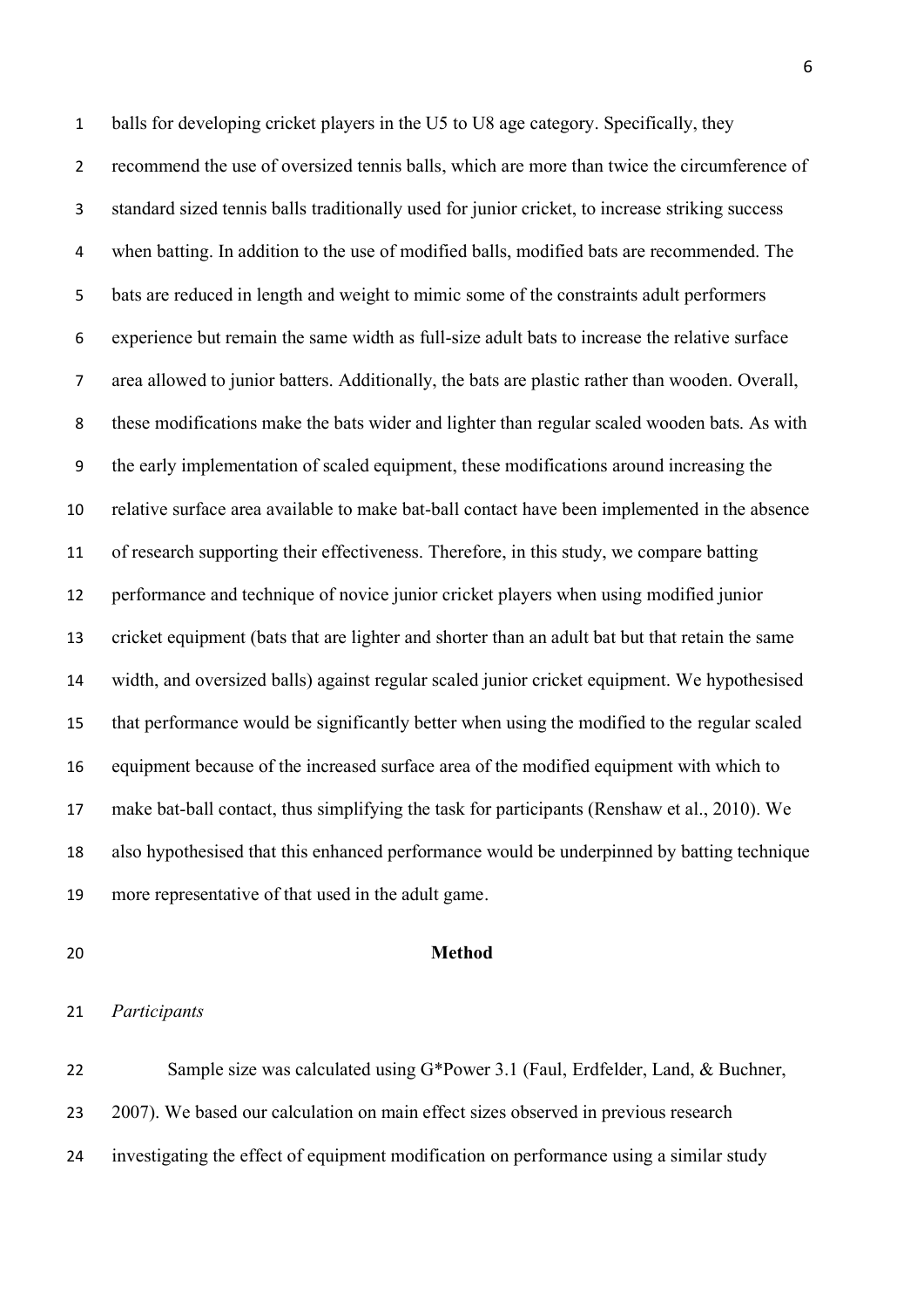design (Buszard et al., 2014a). The power analysis revealed that 25 participants would be sufficient to detect a small effect size ( $\eta_p^2 = .08$ ) with a power of 0.80 and an alpha level of 3 .05. Forty three children (boys,  $n = 29$  and girls,  $n = 14$ ) between the ages of 4 and 7 ( $M_{\text{age}} =$  5.2, *SD* = 0.8 years) participated in the study. This age range was chosen because the All Stars initiative is for U5 to U8 age groups. Participants in this age range therefore fit into these age groups. The children had little or no experience of playing cricket in a formalised programme. Written informed consent was provided by the children and parents/guardians in advance of testing. The study was approved by the lead author's University Ethics Committee.

*Apparatus and set-up*

 Two types of equipment were used during the experiment; regular scaled equipment and modified equipment. The modified equipment is that used in the ECB All Stars programmes. Two different types of bat were therefore used; a regular scaled wooden size 1 Gray-Nicolls VelocityXP1 (Robertsbridge, UK) children's bat (regular bat) that was 65 cm long, 9 cm wide and weighed 0.6 kg and a modified plastic bat (modified bat) that was 65 cm long, 10.5 cm wide and weighed 0.3 kg. The two bats were therefore both scaled down in length from adult full-size bats but modified bat was wider to provide a greater surface area for bat-ball contact. Two different types of ball were also used; a regular compressed tennis ball (regular ball) that had a circumference of 20.8 cm and a modified tennis ball (modified ball) that had a circumference of 42 cm. Both balls used in the study are used within the All Stars programme. This allowed comparison between the type of ball usually used in junior cricket practice (the regular ball) and a ball with an increased surface area for making bat-ball contact (the modified ball). The modified ball was inflated to 10 psi to ensure bounce height was consistent between the two ball types and, as such, any observed differences could be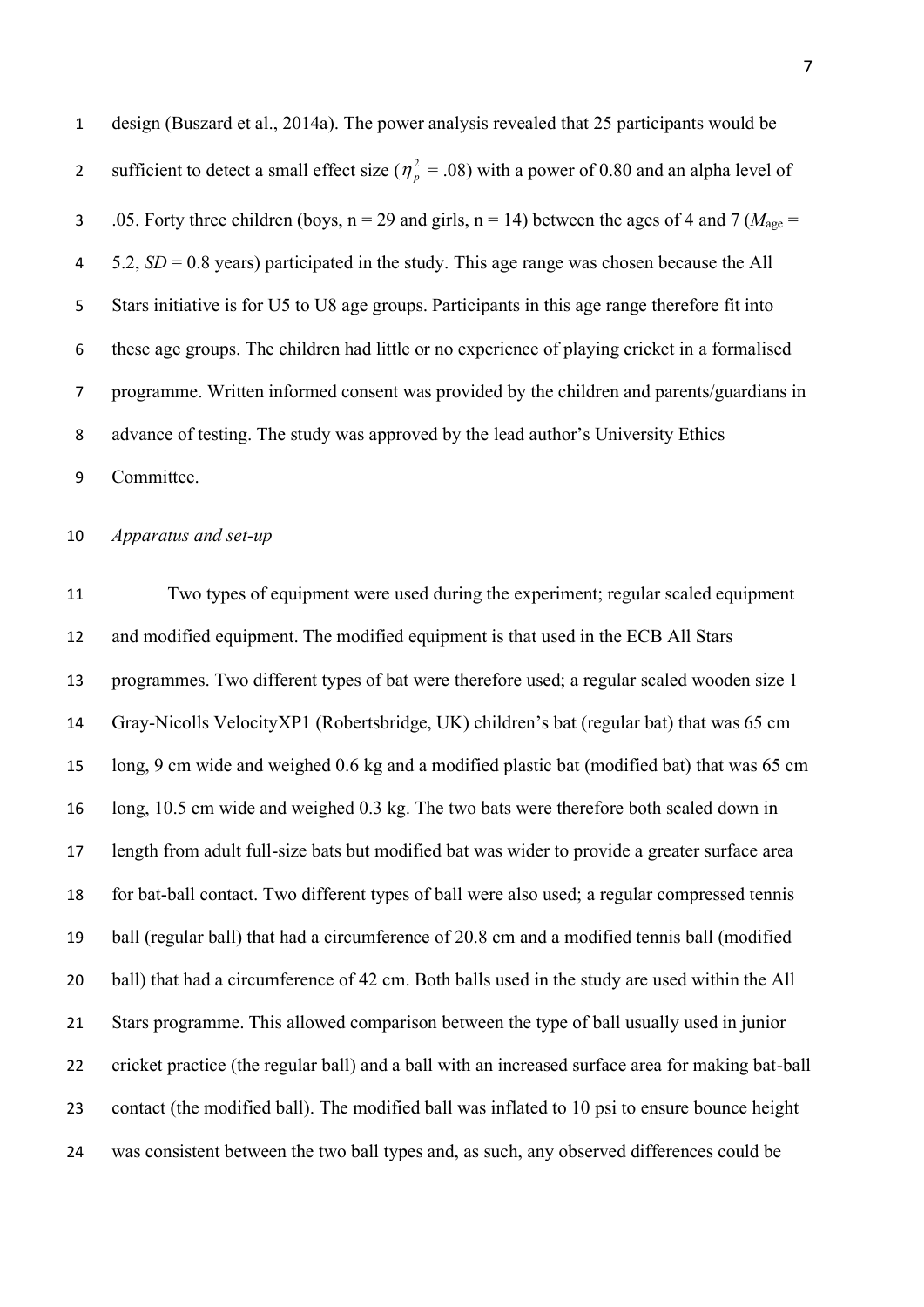attributed to the surface area of the balls rather than the bounce height. The bounce height of the balls was recorded from a 1 m drop on the surface used for the testing protocol and measured using Kinovea software. Each ball was bounced four times. A Mann-Whitney U test showed no significant difference in bounce height between the modified ball (*M* = 5 53.64cm,  $SD = 1.46$ ) and the regular ball ( $M = 54.82$ cm,  $SD = 0.89$ ),  $U = 4.00$ ,  $p = .34$ ).

 Testing took place on a flat tarmacked surface which provided a consistent ball bounce. The participants batted 4.7 m away from the researchers who threw underarm to a 0.6 m by 0.4 m landing area 0.6 m in front of the participants. Appropriate distances were identified through pilot testing. Scoring zones were created using markers placed laterally 4.7 m from the participant. The straightest shots scored 5 points, with wider shots scoring 4, 3 or 2 points and if the participant made bat-ball contact but it did not go through the scoring area, they scored 1 point. No points were awarded if contact was not made with the ball. The straightest area was deemed to be awarded the greatest score because it was perpendicular to the landing area and it is normally the area where there are fewest fielders in a game of cricket. The video cameras (Panasonic HC-V720 HD Camcorder, Berkshire, UK) were positioned behind and side-on to capture performance and technique footage, respectively, used for later analysis (see Figure 1).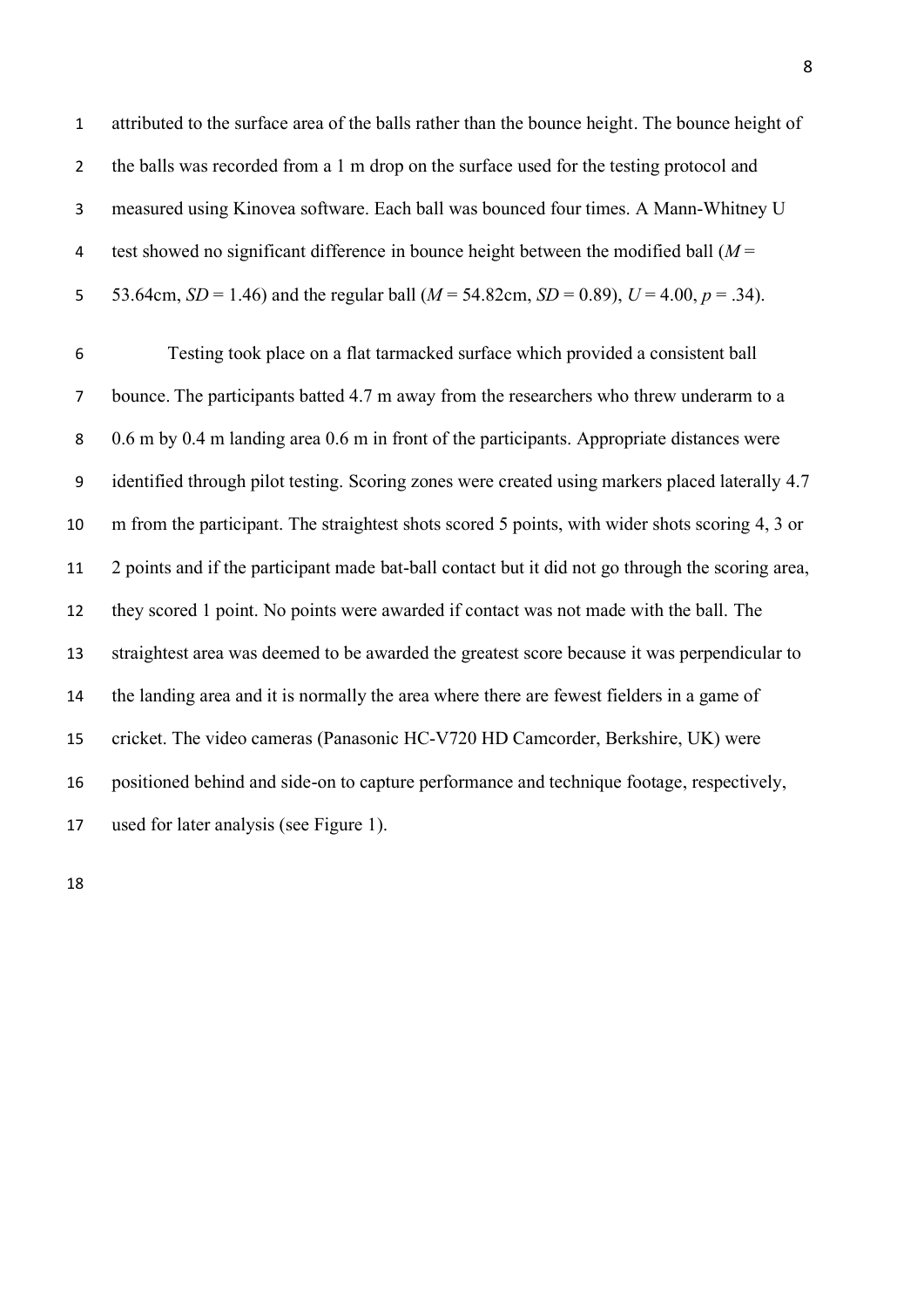

Figure 1. Testing set-up.

## *Procedure*

 Each participant performed 20 trials in four conditions (the number of trials per condition was therefore greater than that used in related research, e.g., Buszard et al., 2014a, b; Elliott et al., 2005). The four conditions were: modified bat/modified ball, regular bat/modified ball, modified bat/regular ball and regular bat/regular ball. A Latin square design (as used by Buszard et al., 2014a) ensured a counterbalanced order for the completion of conditions. The number of ball feeds was evenly split across the two researchers during testing.

 The researchers fed underarm throws to the participants to hit through the scoring zone. If the ball did not bounce in the landing area outlined in Figure 1, the trial was repeated. 4.72% of trials were therefore repeated. The participants were instructed to hit the ball through the performance scoring zone to score as many points as possible. To maximise accuracy, the performance score was analysed post-test via video recording. The only other instruction given to the participants was to begin by positioning their feet either side of the dot in front of them so they did not artificially shorten or lengthen the feed. Due to the age of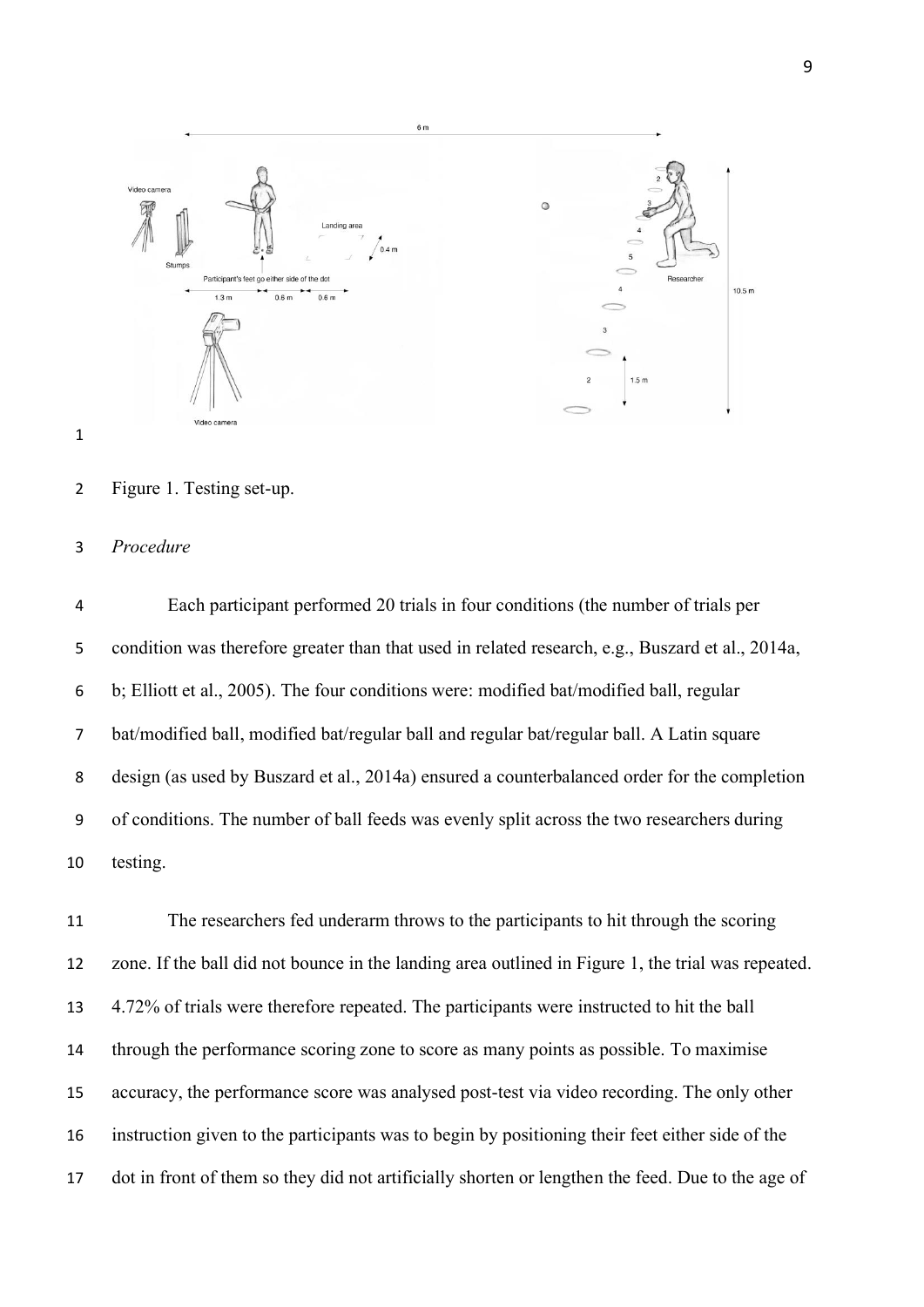the participants they were given frequent praise to maintain their motivation throughout each set of trials. Following each set of 20 trials, participants had approximately five minutes break to allow time for other participants to complete their trials and prevent fatigue/boredom. Upon having batted with each bat/ball combination, participants were asked to identify the bat and ball they preferred using during the experiment. This was done to ascertain whether any performance differences would be reflected in equipment preferences (Buszard et al., 2014a; Regimbal, Deller, & Plimpton, 1992).

 To check for consistency of feed between conditions and researchers, ten participants' trials were randomly sampled from the group (five from each researcher). All of the ten participants' trials were analysed yielding a total of 200 trials per condition and 400 trials per researcher. A frame-by-frame analysis was conducted to calculate the average ball flight time for each researcher in each condition (the time taken for the ball to travel from the researchers' hand until contact with the ground on the bounce). Differences in ball flight 14 across conditions were negligible (modified bat/modified ball:  $M = 0.53$  s,  $SD = 0.04$ ; 15 modified bat/regular ball:  $M = 0.52$  s,  $SD = 0.04$ ; regular bat/modified bat:  $M = 0.52$  s,  $SD =$ 16 0.04; regular bat/regular ball:  $M = 0.53$  s,  $SD = 0.04$ ), as were ball flight times between 17 researchers (modified ball thrown by researcher 1:  $M = 0.51$  s,  $SD = 0.03$ ; researcher 2:  $M =$  0.55 s, *SD* = 0.04; regular ball thrown by researcher 1: *M* = 0.52 s, *SD* = 0.04; researcher 2: *M* 19 =  $0.55$  s,  $SD = 0.03$ ).

 Two weeks later, nine participants were re-tested across each condition to measure test-re-test reliability. Intraclass correlation coefficients for performance scores showed 22 moderate to high reliability across the 4 conditions, with regular bat/modified ball and modified bat/regular ball conditions producing high ICC values of .82 and .85 respectively 24 and modified bat/modified ball and regular bat/regular ball conditions producing moderate ICC values of .63 and .69 respectively.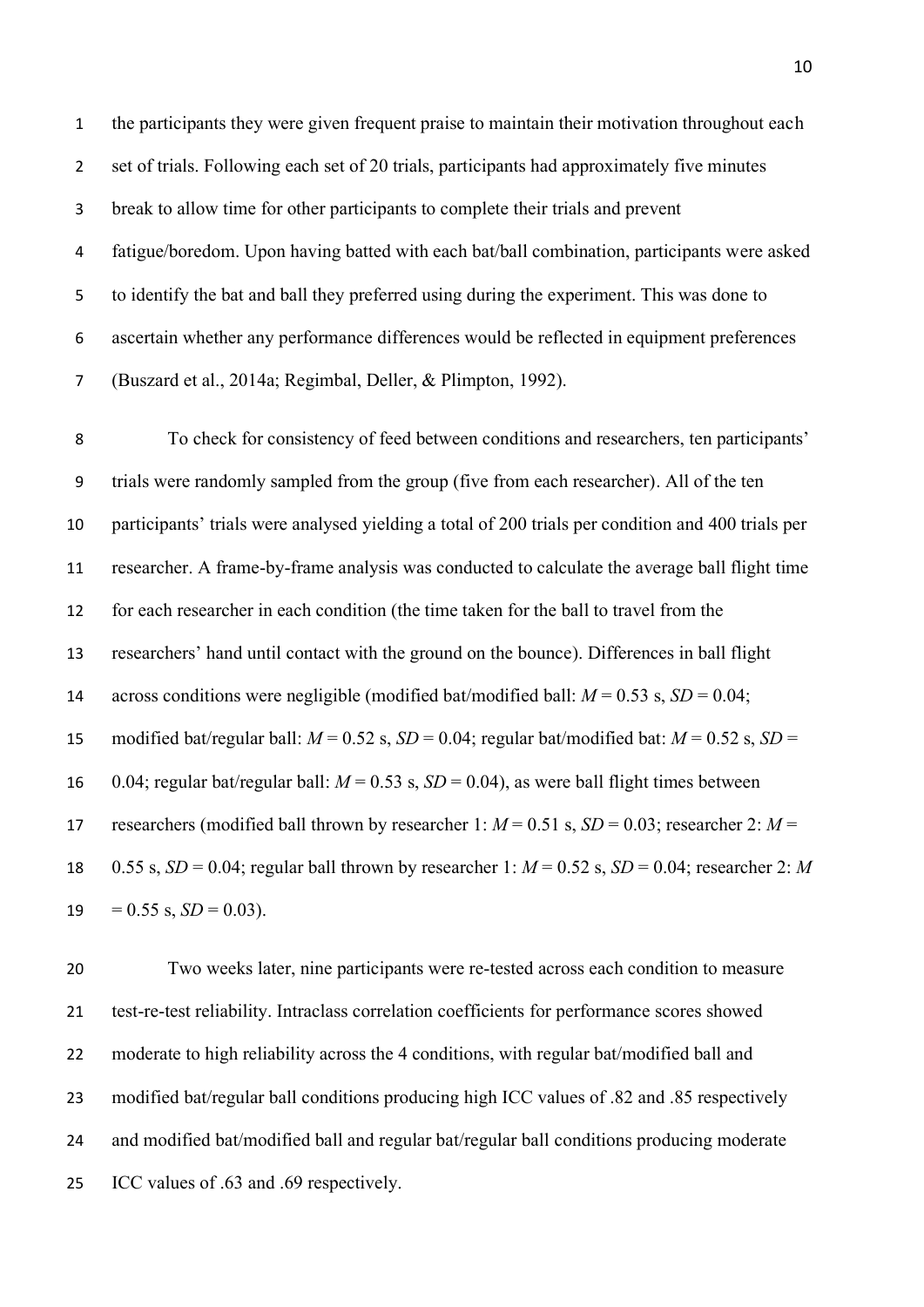A technical analysis was conducted using video footage from the side-on camera. Participants were not told that their technique was being analysed so they did not attempt to artificially alter their skill execution. The criteria for the technical analysis was developed by two ECB Level 2 qualified coaches with a combined experience of 15 years coaching this specific age range. The following technical points were analysed for each trial in each condition: (1) grip distance: hands were close together on the handle; (2) back swing: the hands on the bat had a backwards motion that went to the back hip or beyond, (3) follow through: the hands on the grip went beyond the front hip; (4) foot step forward: front foot moved towards the bounce of the ball from the original pre-shot stance position. A score of 1 was given if the criteria were met and 0 if not. The two coaches first watched a sample of 100 trials together to establish agreement on instances where criteria were met prior to one of the coaches analysing all of the data.

## *Data Analysis*

 First, to determine whether the frequency with which participants made contact with 15 the ball was dependent on the equipment used, we conducted a 2 (Bat [modified, regular])  $\times$  2 (Ball [modified, regular]) repeated measures Analysis of Variance (ANOVA). Next to determine whether differences in batting performance (number of points scored) emerged as a 18 result of the combination of bat and ball being used, we conducted a further (Bat)  $\times$  2 (Ball) 19 repeated measures ANOVA. A 2 (Bat)  $\times$  2 (Ball) Multivariate Analysis of Variance (MANOVA) with repeated measures was conducted to determine any differences in technique arising from the combination of bat and ball being used, with grip distance, 22 backswing, follow through and step forward acting as dependent variables. Finally, to determine participants' preference for each type of bat and ball used, percentages were calculated to reflect the proportion of participants who expressed preference for that specific piece of equipment. Significant interactions were followed up by pairwise comparisons and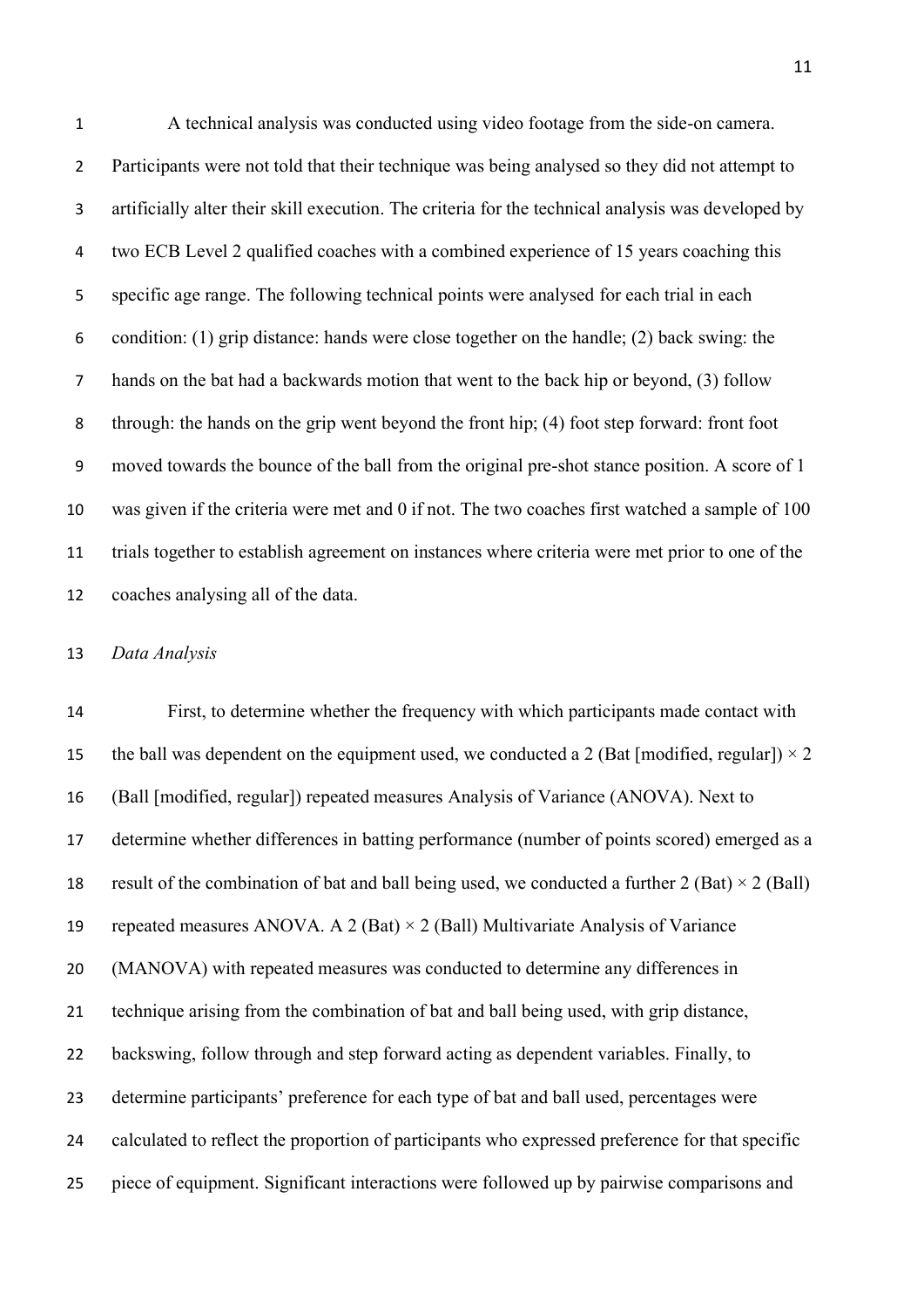1 the alpha level was set at .05. Effect size was reported with partial eta squared  $(\eta_p^2)$  and Cohen's *d* values. Wilks' Lambda values are reported for multivariate outputs while Greenhouse-Geisser corrections were employed to account for any violations of sphericity. Finally, sequential Bonferroni adjustments were used in cases involving multiple comparisons.

### **Results**

## **Hit Frequency**

 Mean (and standard error) number of bat-ball contacts made in each condition are presented in Figure 2. The repeated measures ANOVA revealed a significant main effect of Ball condition on hit frequency,  $F(1, 43) = 54.35$ ,  $p < .01$ ,  $\eta_p^2 = .56$ . The frequency of 11 successful bat-ball contacts was significantly higher when using the modified  $(M = 69.03\%,$  *SE* = 1.79) compared with the regular ball (*M* = 53.24%, *SE* = 2.15). Neither the main effect of Bat,  $F(1, 43) = .00$ ,  $p = .96$ ,  $\eta_p^2 = .00$ , nor the Bat  $\times$  Ball interaction were significant,  $F(1, 43)$   $(43) = 2.59, p = .12, \eta_p^2 = .06.$ 

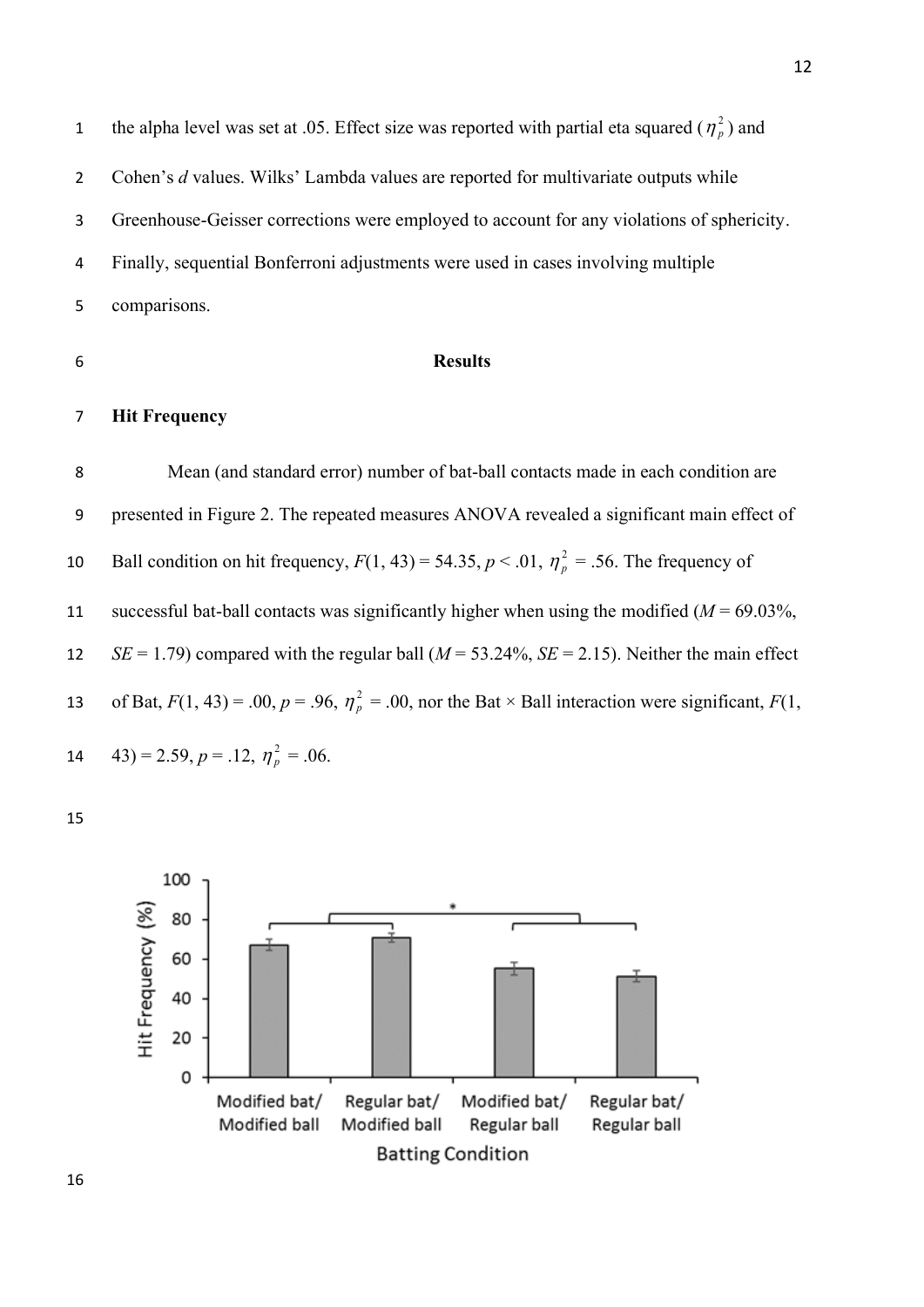1 Figure 2. Mean (SE) hit frequency percentage scores for each of the batting conditions.  $* p <$ 2 .05.

# 3 **Hitting Performance**

4 Mean (and standard error) performance scores in each condition are presented in Figure 3. ANOVA revealed a significant main effect of Ball,  $F(1, 43) = 5.25$ ,  $p = .03$ ,  $\eta_p^2 =$ 5 6 .11, with significantly higher performance scores being observed when using the modified 7 ball ( $M = 31.78$ ,  $SE = 1.97$ ) compared to the regular ball ( $M = 28.85$ ,  $SE = 2.27$ ). The main effect of Bat was not significant,  $F(1, 43) = .08$ ,  $p = .79$ ,  $\eta_p^2 = .00$ . However, a significant Bat 8  $\times$  Ball interaction was observed,  $F(1, 43) = 4.49$ ,  $p = .04$ ,  $\eta_p^2 = .10$ . Pairwise comparisons 9 10 revealed that, when using the modified bat, no differences in performance scores were 11 observed between ball conditions,  $t(43) = .06$ ,  $p = .95$ ,  $d = 0.01$ . However, when using the 12 regular bat, performance scores were significantly higher when using the modified compared 13 to the regular ball,  $t(43) = 3.06$ ,  $p < .01$ ,  $d = 0.40$ . No significant differences were observed 14 between bat conditions when using the modified ball,  $t(43) = 1.68$ ,  $p = .10$ ,  $d = 0.21$ , or the 15 regular ball,  $t(43) = 1.20$ ,  $p = .24$ ,  $d = 0.16$ .

16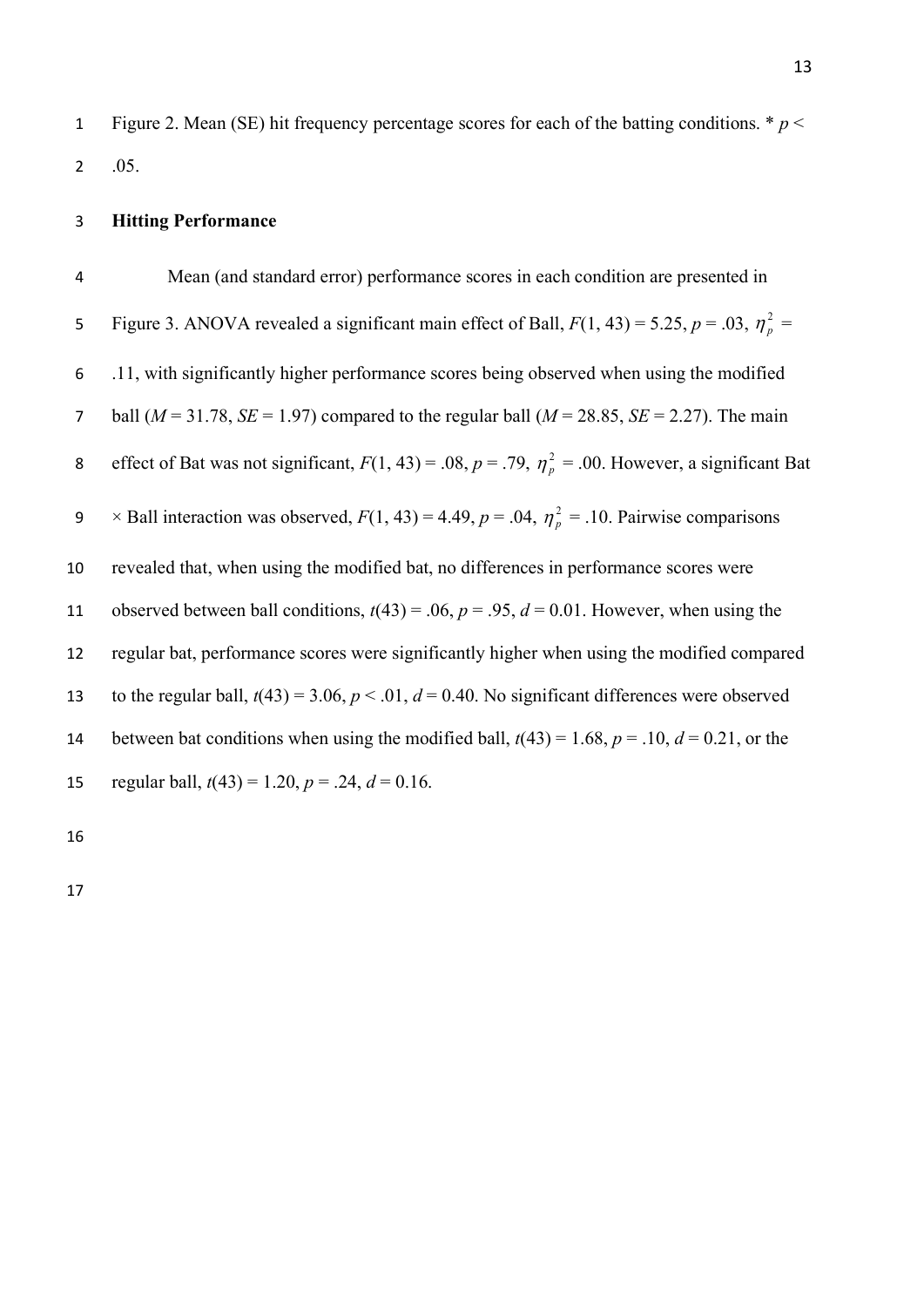

2 Figure 3. Mean (SE) performance scores for each of the batting conditions.  $p < .05$ .

## 3 **Technique**

1

4 MANOVA revealed that the main effect of Ball, Wilks' Lambda = .96, *F*(4, 40) = .39,  $p = .81, \eta_p^2 = .04$ , was not significant. However, a significant main effect of Bat was 5 observed, Wilks' Lambda = .46,  $F(4, 40) = 11.58$ ,  $p < .01$ ,  $\eta_p^2 = .54$ . The univariate output 6 revealed main effects of bat type on grip distance,  $F(1, 43) = 26.95$ ,  $p < .01$ ,  $\eta_p^2 = .39$ , and 7 backswing technique,  $F(1, 43) = 6.39$ ,  $p = .02$ ,  $\eta_p^2 = .13$ . The number of occasions on which 8 9 participants displayed effective grip distance technique was higher in the modified (*M* = 10 12.42,  $SE = 1.14$ ) compared to the regular bat conditions ( $M = 6.83$ ,  $SE = 1.08$ ). Similarly, 11 participants performed an effective backswing more often in modified (*M* = 8.03, *SE* = 1.17) 12 compared to regular bat conditions ( $M = 6.89$ ,  $SE = 1.10$ ). Finally, the Bat  $\times$  Ball interaction was not significant, Wilks' Lambda = .82,  $F(4, 40) = 2.23$ ,  $p = .08$ ,  $\eta_p^2 = .18$ . 13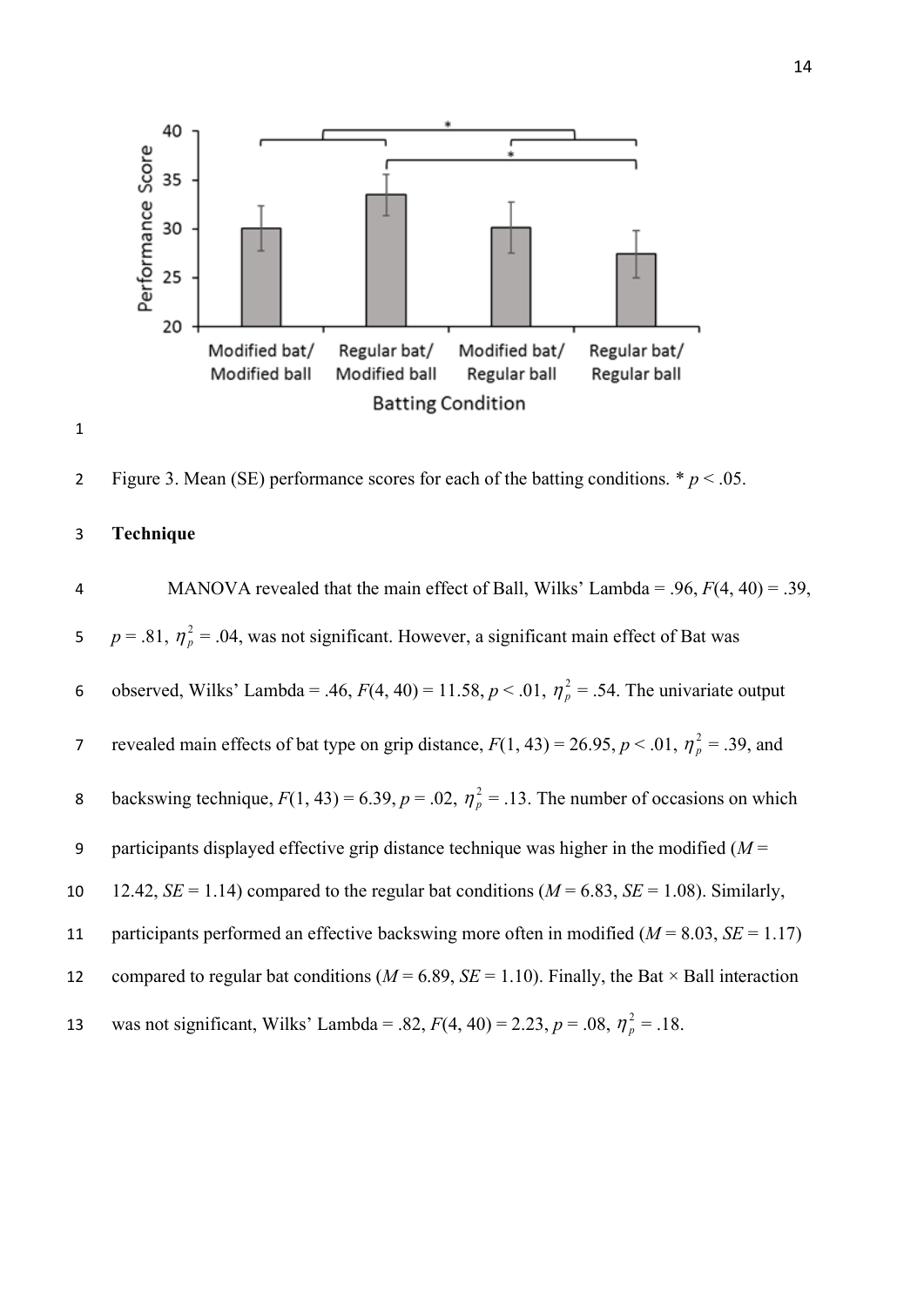



 Figure 4. Mean (SE) technique scores for each of the technical variables across batting conditions.

Equipment Preference

 Participants preferred using the modified ball (70.70%) over the regular ball (29.30%), but very little difference was observed between preference for the modified (51.20%) or regular bat (48.80%).

# **Discussion**

 This aim of the study was to investigate the effect of modified junior cricket equipment on batting performance and technique compared with regular scaled junior cricket equipment. The modified ball was increased in size to provide a greater surface area for bat- ball contact compared to the ball commonly used in junior cricket. Both the modified bat and the regular scaled bat were reduced in size compared to adult full size equipment, yet the modified bat retained the same width as a full-size bat to increase surface area for contact, as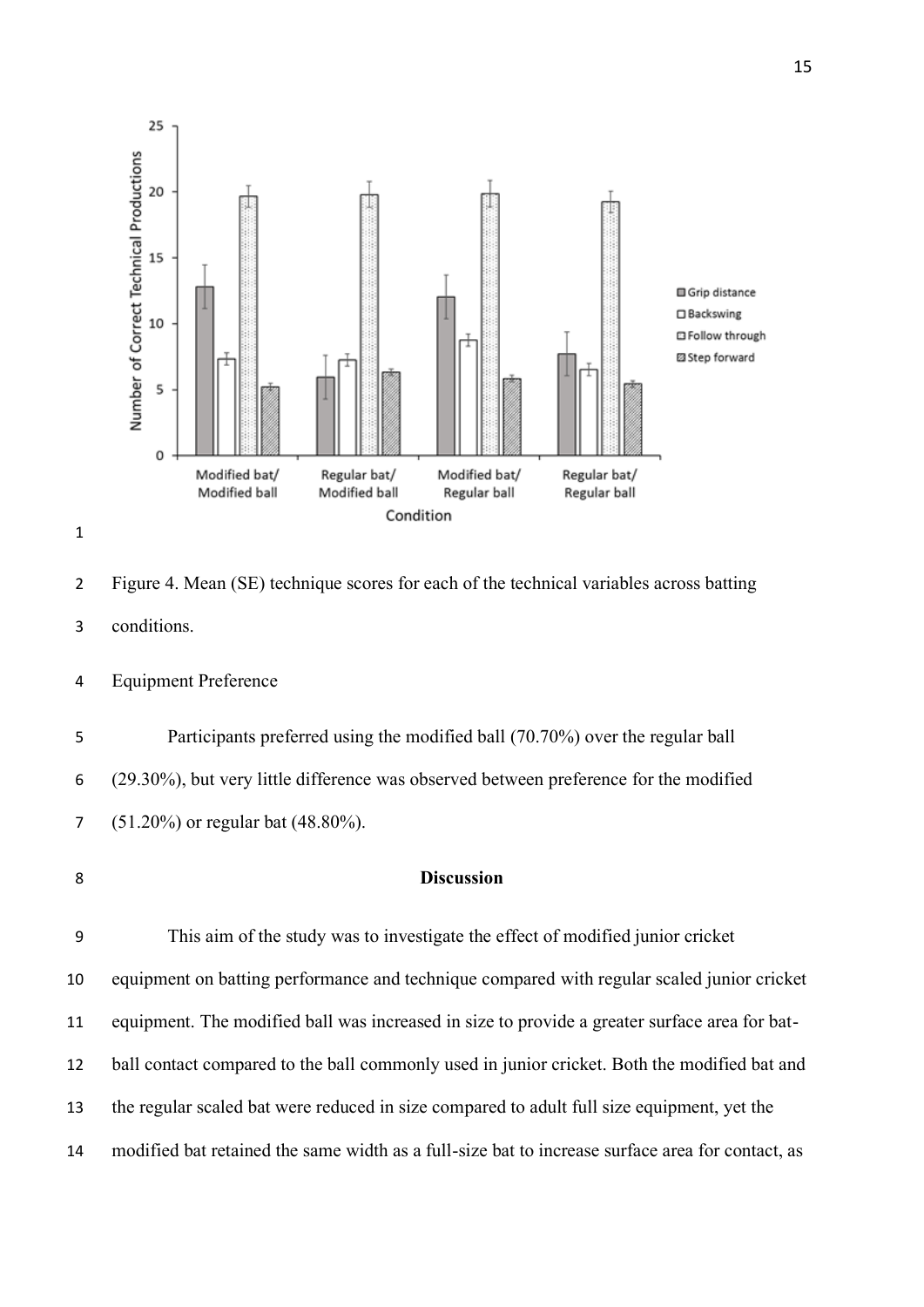well as being lighter than the regular scaled bat. Given that task simplification has been shown to yield higher levels of performance and more desirable technique (Buszard et al., 2016a; Renshaw et al., 2010), we hypothesised that batting performance and technique would be significantly better when using modified compared with regular scaled equipment.

 Our hypothesis that participants would perform better in modified than regular scaled conditions was partially supported. Hit frequency and performance scores were significantly higher when using the modified compared with the regular ball but no such differences were observed between bat conditions. Modified balls have previously been shown to positively influence performance of young children in other sports. For example, slightly larger, low compression tennis balls elicit higher performance levels in tennis (Buszard et al., 2014a; Farrow & Reid, 2010; Larson & Guggenheimer, 2013). Buszard et al. (2014a) suggested that the reduced compression of these balls provides a more favourable bounce compared to regular balls which provide less time to make racket-ball contact. Similarly, in this study, the modified ball allowed participants to hit more balls to the target area. In contrast with previous studies, because ball compression and bounce height were controlled in the current study, the size of the ball appears to be the determining factor. The larger circumference of the modified ball provided greater chance of bat-ball contact, as evidenced by the higher hit frequency scores. It may also have made it easier to track, facilitating higher success levels. Young children (seven to eight-year-olds) have been shown to have weaker interceptive striking skills in comparison to older children (15 to 16-year-olds) (Rothenberg-Cunningham 21 & Newell, 2013), and early catching research found four to six-year-olds caught larger balls more frequently than smaller balls (Payne, 1982). In the current study, using a larger ball that may be easier to track and intercept positively impacted children's batting performance.

 Given the success participants had with the modified ball, it is not surprising that 70% of them preferred using it over the regular ball. In addition to the aforementioned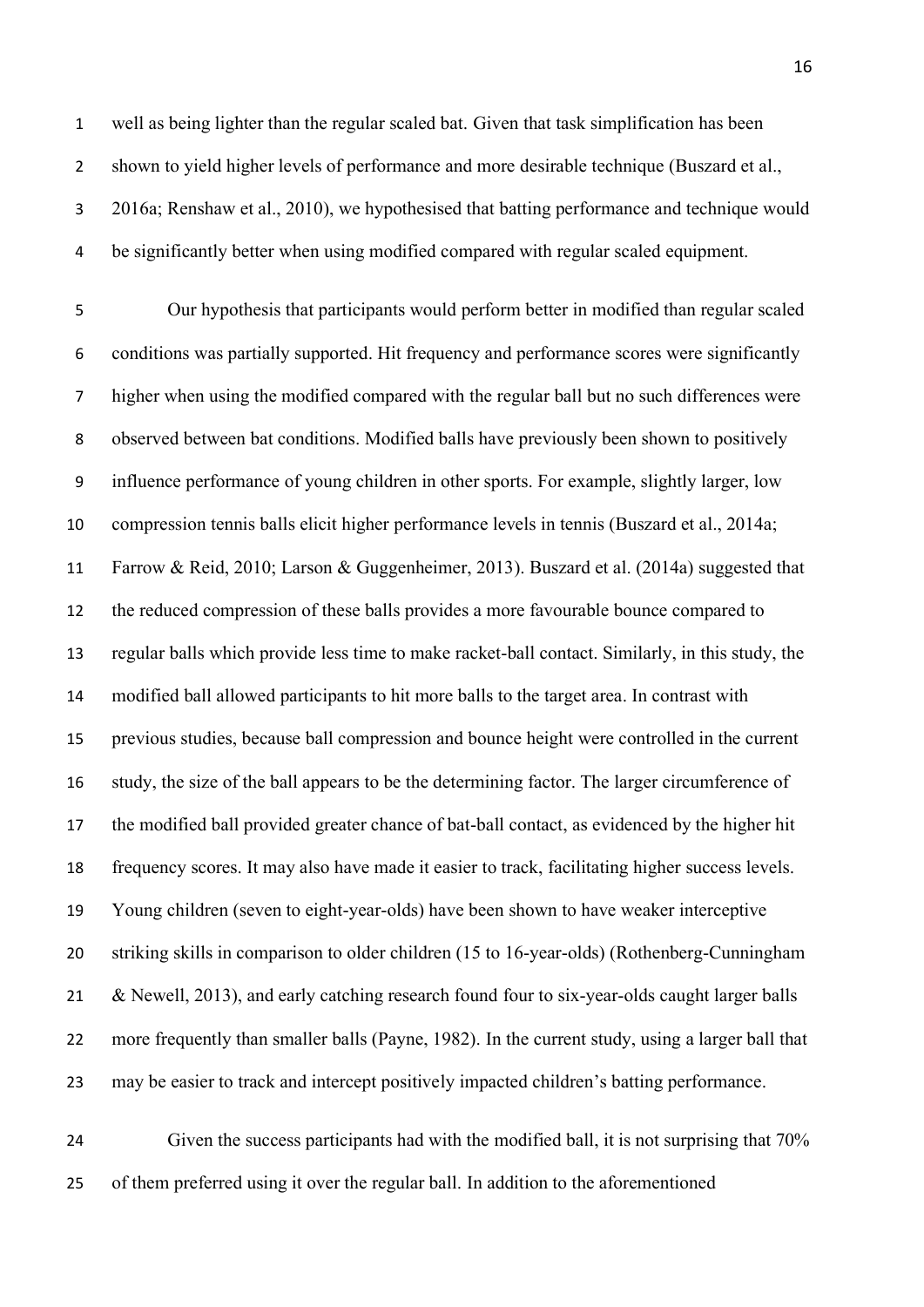performance benefits, there may also be psychological benefits to equipment modifications yielding larger surface areas. If children are not frequently making bat-ball contact, and experiencing some degree of performance success, this may detrimentally affect their self- efficacy and motivation to continue with the sport (Arias, 2012; Chase, Ewing, Lirgg, & George, 1994). With positive correlations shown between perceptions of motor coordination skill and continued physical activity (Southall, Okely, & Steele, 2004; Stodden et al., 2008), the use of modified equipment could be a powerful intervention to develop perceptions of skill success. Coaches and national governing bodies should therefore consider the role modified equipment plays in the success experienced by those in their formative years.

 We further hypothesised that more effective batting performance would be underpinned by more desirable technique. Two of the four technical aspects were significantly better when using the modified compared to the regular scaled bat. When using the heavier, regular scaled bat, participants displayed a more limited backswing and a grip with the hands further apart. A more limited backswing restricts the amount of force the batter can generate to hit the ball (Sarpeshkar & Mann, 2011), thereby reducing the chances of scoring runs and lowering success. Given that bat-ball contact frequency was not affected by the type of bat used, we suggest that these technical differences could be attributed to the weight of the bat rather than the surface area. Findings are comparable to Buszard et al. (2014a) who observed more proficient movement with scaled (smaller, lighter racket) compared to full-size equipment (larger, heavier racket). Accumulating evidence therefore indicates that the equipment used at a formative age has a clear effect on the technique children employ during skill production. Ironically, the use of more 'adult-like' equipment appears to reduce the child's chances of performing the skill with an 'adult-like' technique.

24 Returning to the performance data, the bat  $\times$  ball interaction is an interesting finding. The modified bat appears to have been easier to manipulate than the regular bat (as evidenced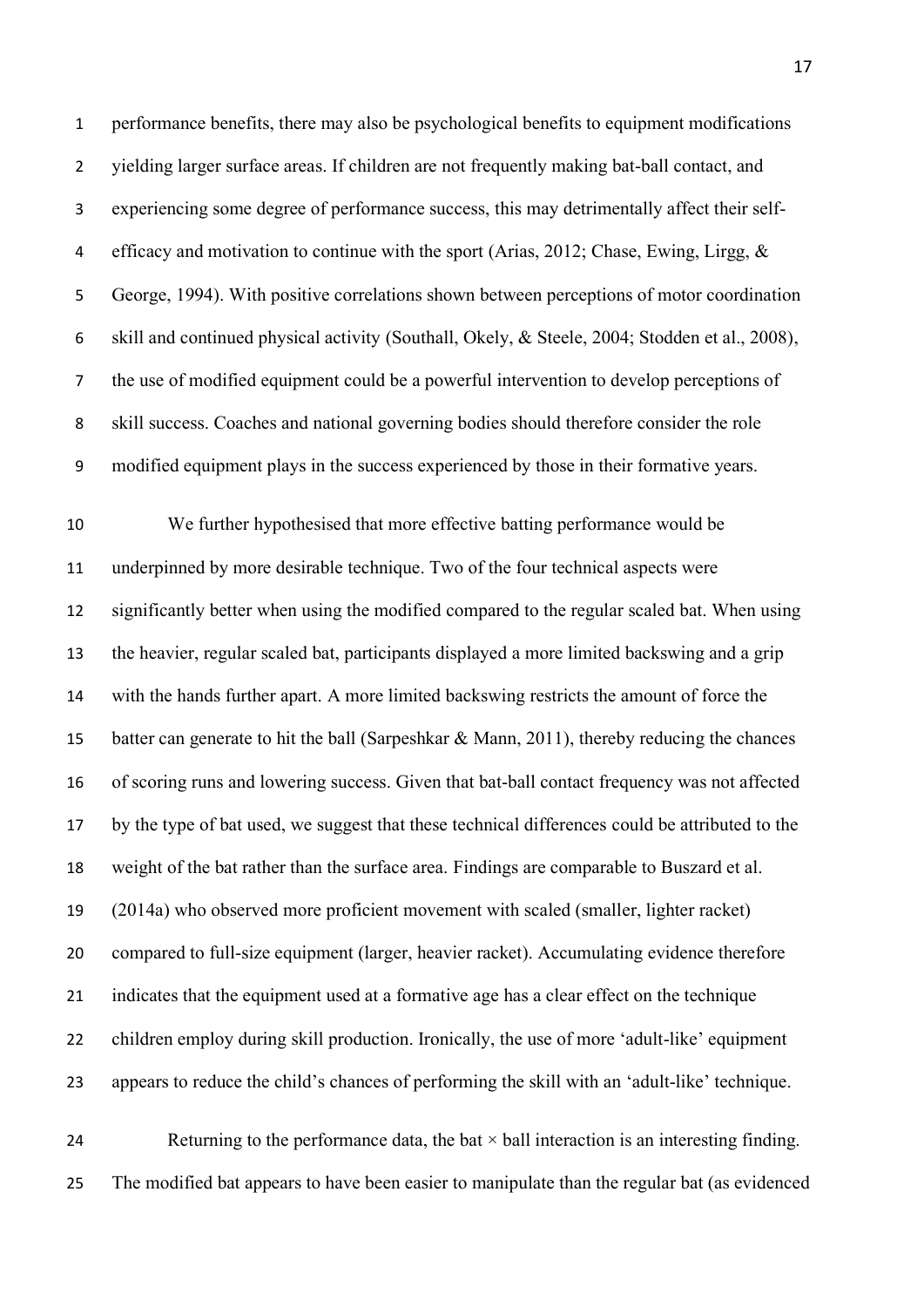by more desirable grip and backswing technique), allowing players to make effective bat-ball contact regardless of ball condition. In contrast, performance effectiveness with the regular bat depended on the ball being used. When combined with the regular ball, performance with the regular bat was relatively poor. This is likely due to a combination of the bat being difficult to manipulate and the small surface area of the equipment being used. However, when combined with the modified ball which increases the surface area available for bat-ball contact, and thus makes the task easier, batting performance was greatly enhanced compared when the regular ball was used. Relating this to Newell's (1986) model of constraints, this finding highlights the profound effect the manipulation of a single constraint can have on the reorganization of the movement system. Moreover, these data suggest that, rather than an all- or-nothing approach to equipment modification being adopted, specific combinations of task constraints may yield the most effective behaviours.

 We nevertheless only tentatively highlight the higher performance scores when combining the regular bat with the modified ball and note that these scores do not necessarily imply a combination of task constraints that will yield effective skill learning. Specifically, participants held the bat with a wider grip and did not perform a full backswing as frequently when using the regular bat. Given that the task was to strike the ball through a relatively close target area that was kept constant throughout, there was little need for participants to display adaptability or flexibility in the movement solutions they produced. The restricted swing employed when using the regular scaled bat therefore may actually have been of benefit when combined with the modified, larger ball. Freezing mechanical degrees of freedom and reducing movement variability to control movements with some degree of effectiveness is a common characteristic of early learning (Bernstein, 1967). In contrast, skilled performance is characterised by consistency in the movement of the end effector itself but with a higher level of functional variability in the body parts contributing to movement production. Buszard et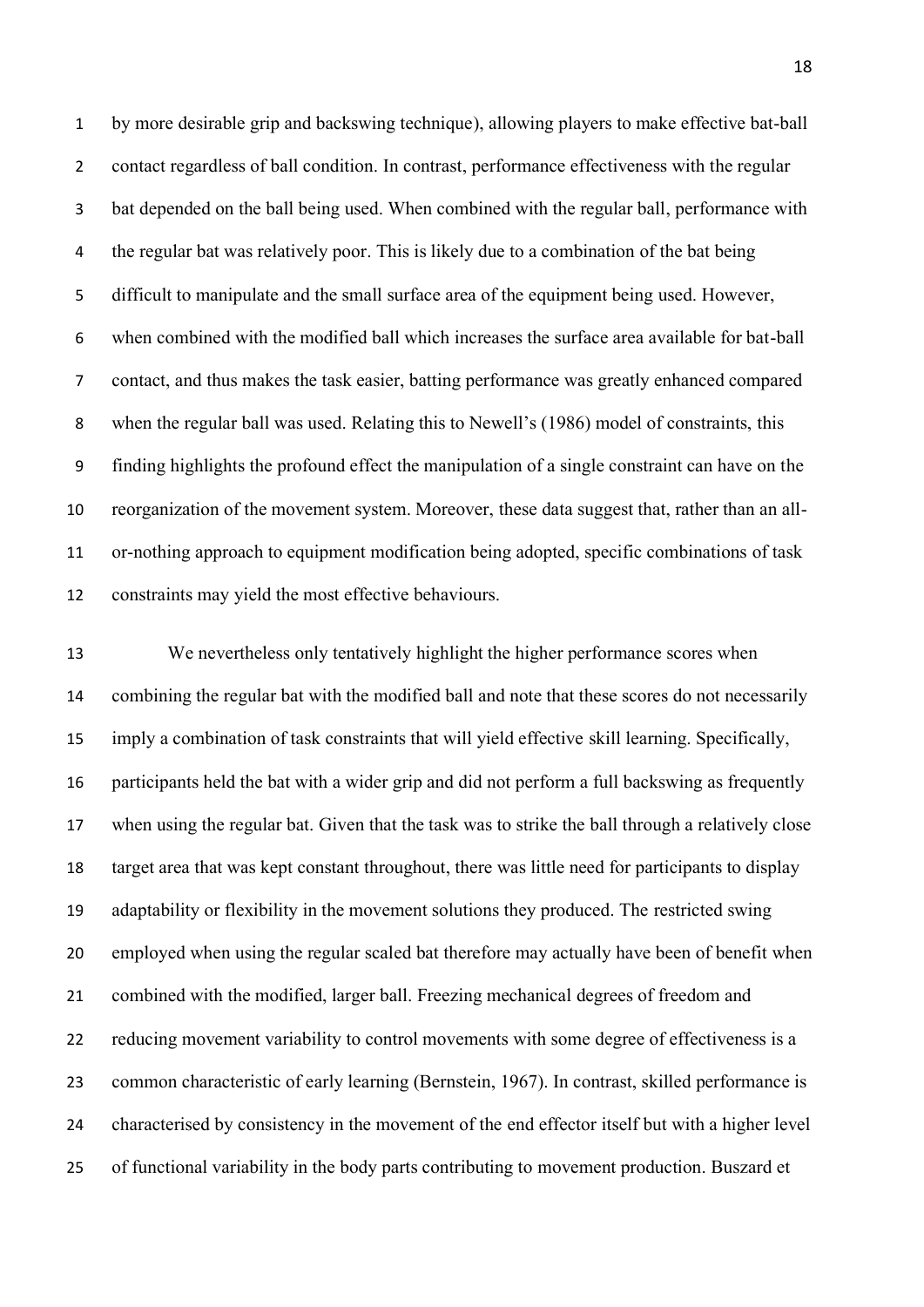al. (2020) recently demonstrated that scaled equipment yields higher levels of functional variability in junior tennis players compared with full-size adult equipment (Buszard et al., 2020). While movement variability has not been investigated in this study, we tentatively suggest that the lighter modified bat may have led to a greater range of movement than the heavier regular scaled bat in this study. From a technical development perspective, conditions that promote greater exploitation of mechanical degrees of freedom characterise a more advanced stage of learning which are likely to be most effective.

 Our findings appear to suggest independent beneficial effects of different equipment modifications. Specifically, increasing the size/surface area of the ball being struck appears to have a positive effect on the frequency with which bat-ball contact can be made and overall performance success while modifying the weight of the bat leads to more desirable technique. While coaches should therefore consider how modifications to different types of equipment may be beneficial at different stages and for different aspects of a child's development, the combination of higher levels of success and more desirable technique when using modified equipment would appear to yield an environment that could facilitate both motivation for continued participation and effective skill development (Arias, 2012; Buszard et al., 2016b).

 The study is not without limitations. The testing set-up may not have been challenging enough to effectively demonstrate the impact of bat type on performance outcome. Participants scored a similar number of points whether they were using the modified or regular scaled bat. The scoring zone distance therefore seems to have been close enough for participants to do so whether they used a more functional technique or not. Additionally, our approach to assessing the effectiveness of the equipment was limited to performance outcome (points scored through a central area). Researchers have suggested that modified equipment may promote exploration of movement solutions (Buszard et al., 2016a; Fitzpatrick et al., 2017), a process considered of great importance to skill learning. In future, we therefore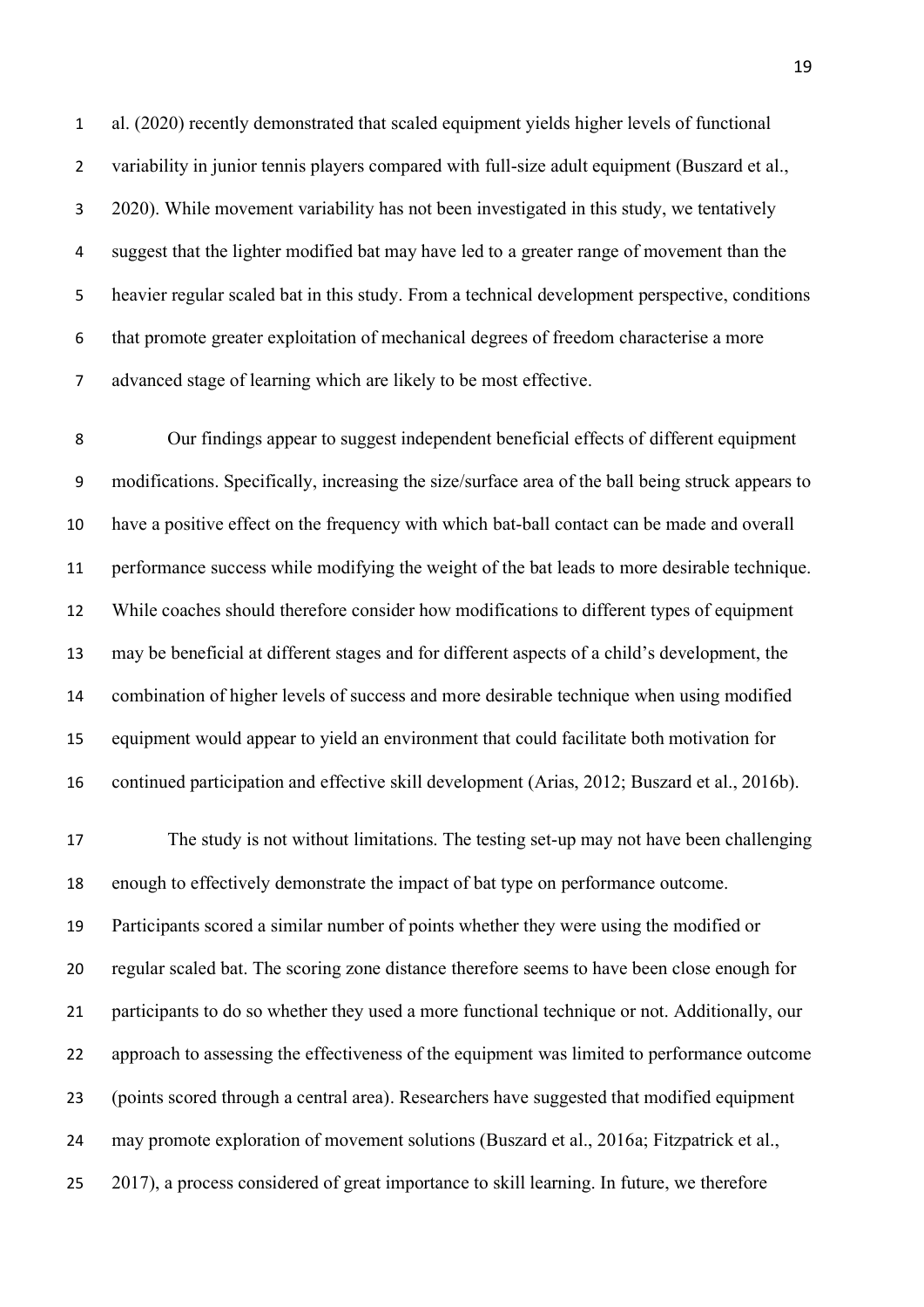recommend that researchers include a related measure in their study designs. Representative tasks that mimic the demands of competition more fully than the current task would be particularly suited to this as variability in shots attempted could be recorded without any artificial manipulation of rules or scoring zones. Moreover the use of more representative tasks with higher levels of functionality (e.g., through the presence of fielders for example) would allow the effectiveness of the modifications employed in the current study to be more fully understood (Connor, Farrow, & Renshaw, 2018; Pinder, Davids, Renshaw, & Araujo, 2011).

 Most research on equipment scaling has focused on reducing the size of equipment used to match the athlete's developmental stage. Our findings highlight that, modifications that further simplify the task can positively affect performance and technique. Specifically, modifying the surface area and weight of equipment can lead to higher levels of success and the production of more desirable technique for players in their formative years. Further research should be conducted to enhance understanding of how such modifications impact factors such as engagement, movement variability and performance in representative settings. Our findings highlight the multidimensional nature of practice design, with modification of different types of equipment yielding different effects. Coaches should bear these findings in mind when designing practice for young athletes.

- 
- 
- 
- 
-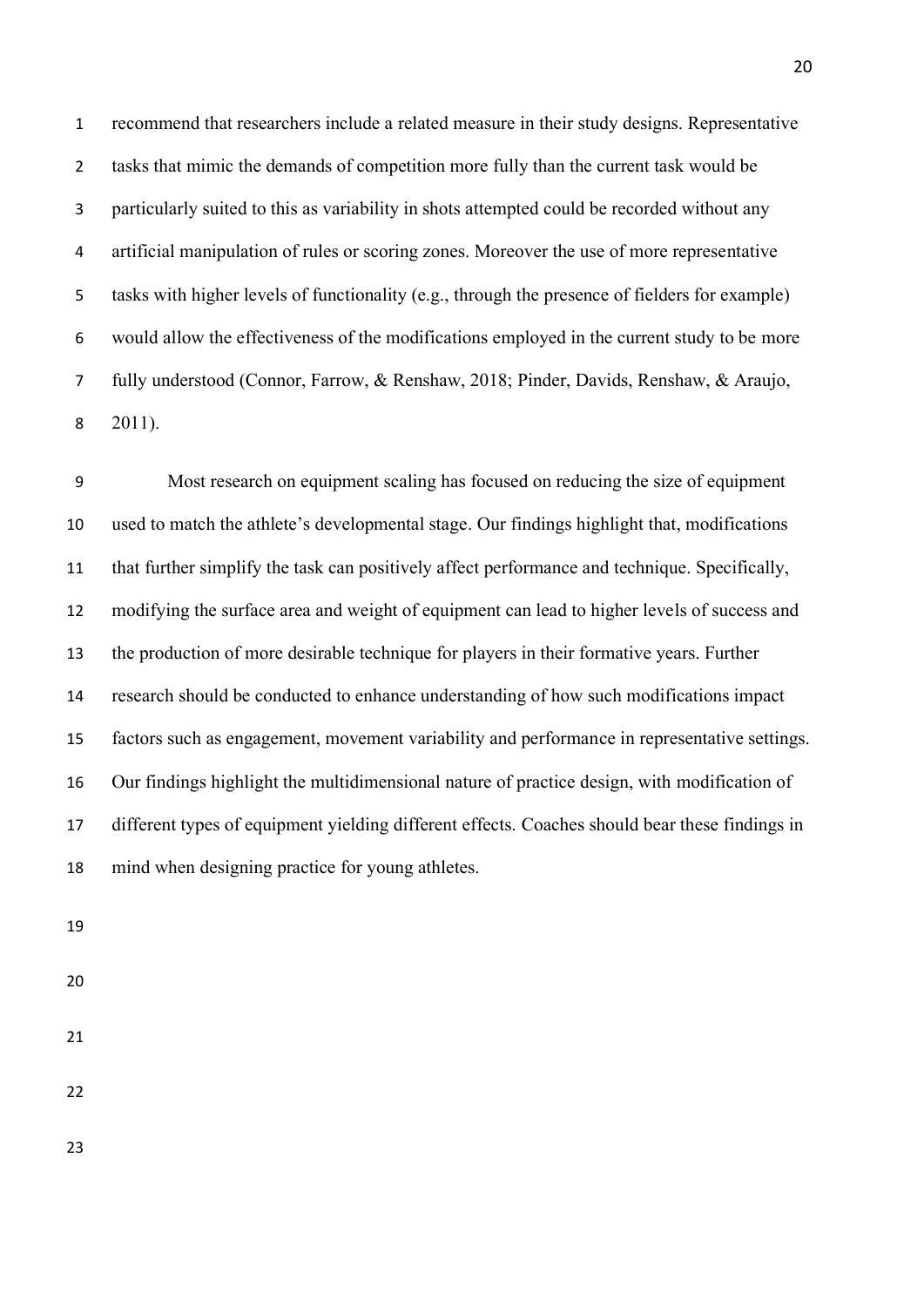| $\mathbf 1$    | <b>References</b>                                                                              |
|----------------|------------------------------------------------------------------------------------------------|
| $\overline{2}$ | Arias, J. L. (2012). Influence of ball weight on shot accuracy and efficacy among 9-11-year-   |
| 3              | old male basketball players. Kinesiology, 44, 52-59.                                           |
| 4              | Arias, J. L., Argudo, F. M., & Alonso, J. I. (2012). Effect of ball mass on dribble, pass, and |
| 5              | pass reception in 9-11-year-old boys' basketball. Research Quarterly for Exercise and          |
| 6              | Sport, 83, 407-412.                                                                            |
| 7              | Berstain, N. (1967). The coordination and regulation of movement. London: Pergamon.            |
| 8              | Buszard, T., Farrow, D., Reid, M., & Masters, R. S. (2014a). Modifying equipment in early      |
| 9              | skill development: A tennis perspective. Research Quarterly for Exercise and                   |
| 10             | Sport, 85, 218-225.                                                                            |
| 11             | Buszard, T., Farrow, D., Reid, M., & Masters, R. S. (2014b). Scaling sporting equipment for    |
| 12             | children promotes implicit processes during performance. Consciousness and                     |
| 13             | Cognition, 30, 247-255.                                                                        |
| 14             | Buszard, T., Garofolini, A., Reid, M., Farrow, D., Oppici, L., & Whiteside, D. (2020).         |
| 15             | Scaling sports equipment for children promotes functional movement variability.                |
| 16             | Scientific Reports, 10, 1-8.                                                                   |
| 17             | Buszard, T., Reid, M., Masters, R., & Farrow, D. (2016a). Scaling the equipment and play       |
| 18             | area in children's sport to improve motor skill acquisition: A systematic                      |
| 19             | review. Sports Medicine, 46, 829-843.                                                          |
| 20             | Buszard, T., Reid, M., Masters, R. S., & Farrow, D. (2016b). Scaling tennis racquets during    |
| 21             | PE in primary school to enhance motor skill acquisition. Research Quarterly for                |
| 22             | Exercise and Sport, 87, 414-420.                                                               |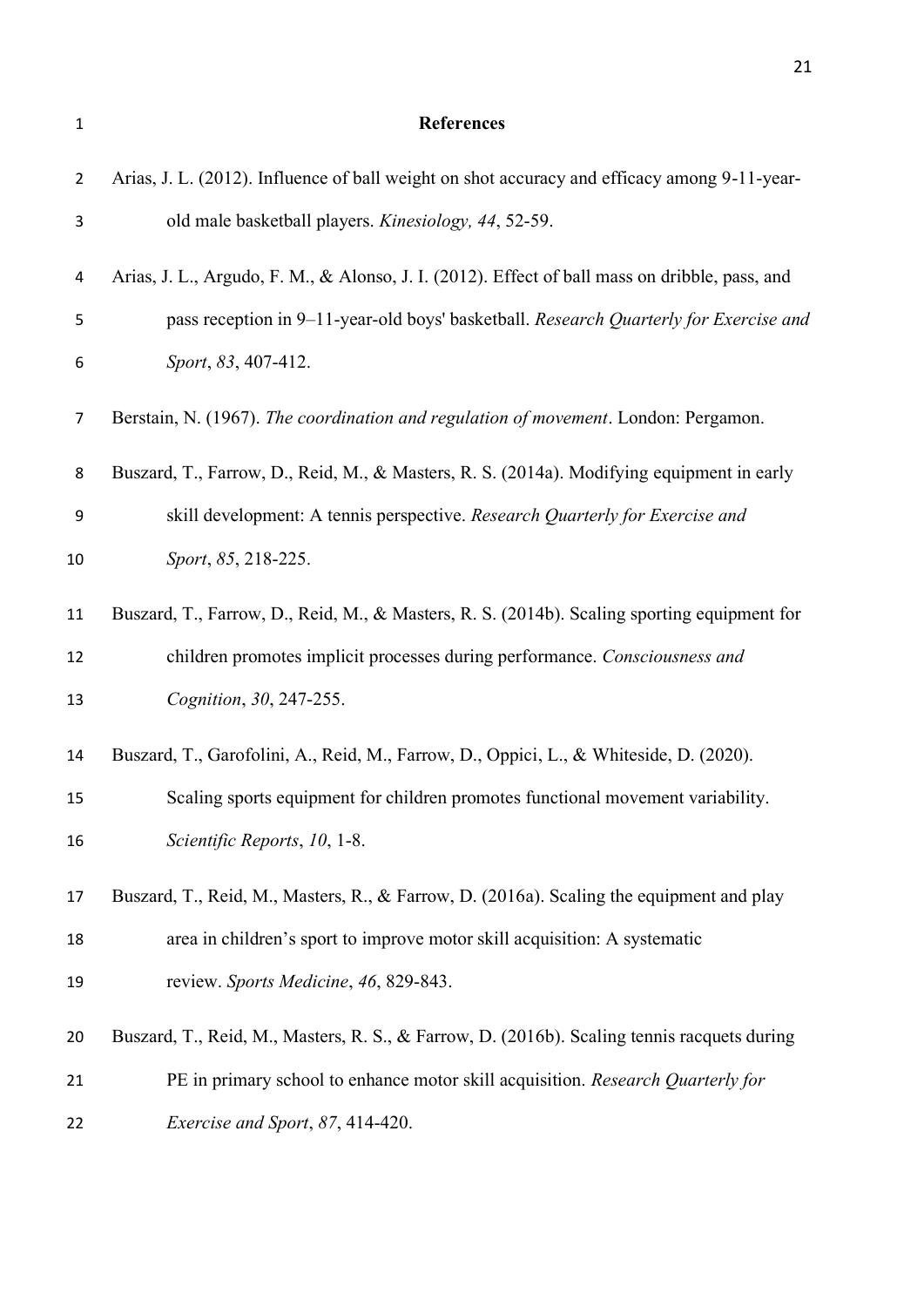| $\mathbf{1}$   | Chase, M. A., Ewing, M. E., Lirgg, C. D., & George, T. R. (1994). The effects of equipment     |
|----------------|------------------------------------------------------------------------------------------------|
| $\overline{2}$ | modification on children's self-efficacy and basketball shooting                               |
| 3              | performance. Research Quarterly for Exercise and Sport, 65, 159-168.                           |
| 4              | Connor, J. D., Farrow, D., & Renshaw, I. (2018). Emergence of skilled behaviors in             |
| 5              | professional, amateur and junior cricket batsmen during a representative training              |
| 6              | scenario. Frontiers in Psychology, 9, 2012.                                                    |
| $\overline{7}$ | Davids, K. W., Button, C., & Bennett, S. J. (2008). Dynamics of skill acquisition: A           |
| 8              | constraints-led approach. Champaign, Il: Human Kinetics.                                       |
| 9              | Elliott, B., Plunkett, D., & Anderson, J. (2005). The effect of altered pitch length on        |
| 10             | performance and technique in junior fast bowlers. Journal of Sports Sciences, 23,              |
| 11             | 661-667.                                                                                       |
| 12             | Farrow, D., & Reid, M. (2010). The effect of equipment scaling on the skill acquisition of     |
| 13             | beginning tennis players. Journal of Sports Sciences, 28, 723-732.                             |
| 14             | Faul, F., Erdfelder, E., Lang, A. G., & Buchner, A. (2007). G* Power 3: A flexible statistical |
| 15             | power analysis program for the social, behavioral, and biomedical sciences. Behavior           |
| 16             | Research Methods, 39, 175-191.                                                                 |
| 17             | Fitzpatrick, A., Davids, K., & Stone, J. A. (2017). Effects of Lawn Tennis Association mini    |
| 18             | tennis as task constraints on children's match-play characteristics. Journal of Sports         |
| 19             | Sciences, 35, 2204-2210.                                                                       |
| 20             | Gray, R. (2002). Behavior of college baseball players in a virtual batting task. Journal of    |
| 21             | Experimental Psychology: Human Perception and Performance, 28, 1131-1148.                      |
| 22             | Harwood, M. J., Yeadon, M. R., & King, M. A. (2018). Reducing the pitch length: Effects on     |
| 23             | junior cricket. International Journal of Sports Science & Coaching, 13, 1031-1039.             |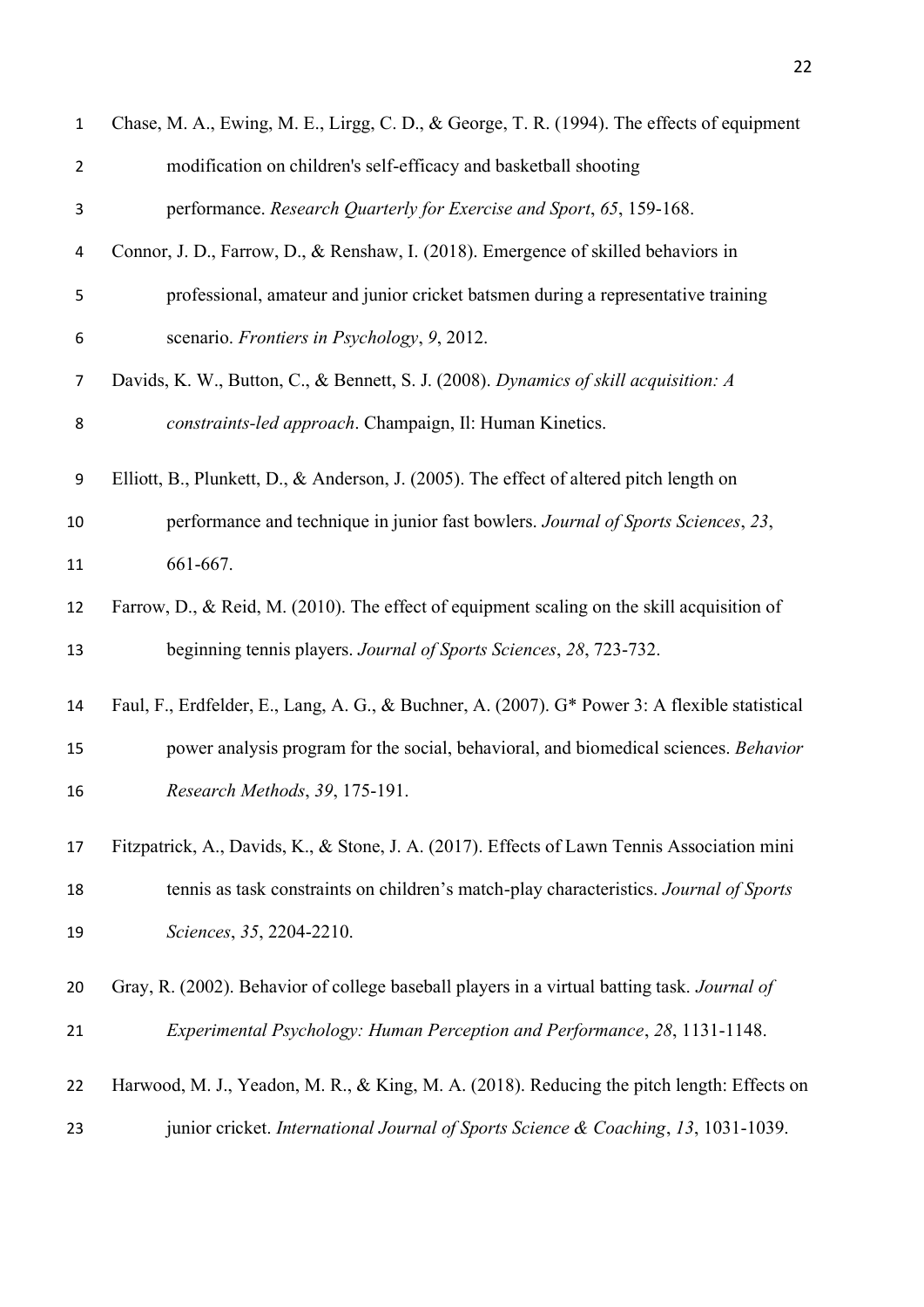| $\mathbf 1$    | Isaacs, L. D. (1980). Effects of ball size, ball color, and preferred color on catching by young |
|----------------|--------------------------------------------------------------------------------------------------|
| $\overline{2}$ | children. Perceptual and Motor Skills, 51, 583-586.                                              |
| 3              | Kachel, K., Buszard, T., & Reid, M. (2015). The effect of ball compression on the match-play     |
| 4              | characteristics of elite junior tennis players. Journal of Sports Sciences, 33, 320-326.         |
| 5              | Larson, E. J., & Guggenheimer, J. D. (2013). The effects of scaling tennis equipment on the      |
| 6              | forehand groundstroke performance of children. Journal of Sports Science &                       |
| 7              | Medicine, 12, 323-331.                                                                           |
| 8              | Müller, S., & Abernethy, B. (2012). Expert anticipatory skill in striking sports: A review and   |
| 9              | a model. Research Quarterly for Exercise and Sport, 83, 175-187.                                 |
| 10             | Newell, K. M. (1986). Constraints on the development of coordination. In M. G. Wade & H.         |
| 11             | T. A. Whiting (Eds.), Motor development in children. Aspects of coordination and                 |
| 12             | control (pp. 341–360). Dordrecht: Martinus Nijhoff.                                              |
| 13             | Payne, V. G. (1982). Current status of research on object reception as a function of ball        |
| 14             | size. Perceptual and Motor Skills, 55, 953-954.                                                  |
| 15             | Pinder, R. A., Davids, K., Renshaw, I., & Araújo, D. (2011). Representative learning design      |
| 16             | and functionality of research and practice in sport. Journal of Sport and Exercise               |
| 17             | Psychology, 33, 146-155.                                                                         |
| 18             | Podmenik, N., Leskošek, B., & Erčulj, F. (2014). The impact of introducing a lighter and         |
| 19             | reduced-diameter basketball on shot performance in young female basketball players.              |
| 20             | Kinesiology: International Journal of Fundamental and Applied Kinesiology, 46, 61-               |
| 21             | 68.                                                                                              |
| 22             | Regan, D. (1997). Visual factors in hitting and catching. Journal of Sports Sciences, 15, 533–   |
| 23             | 558.                                                                                             |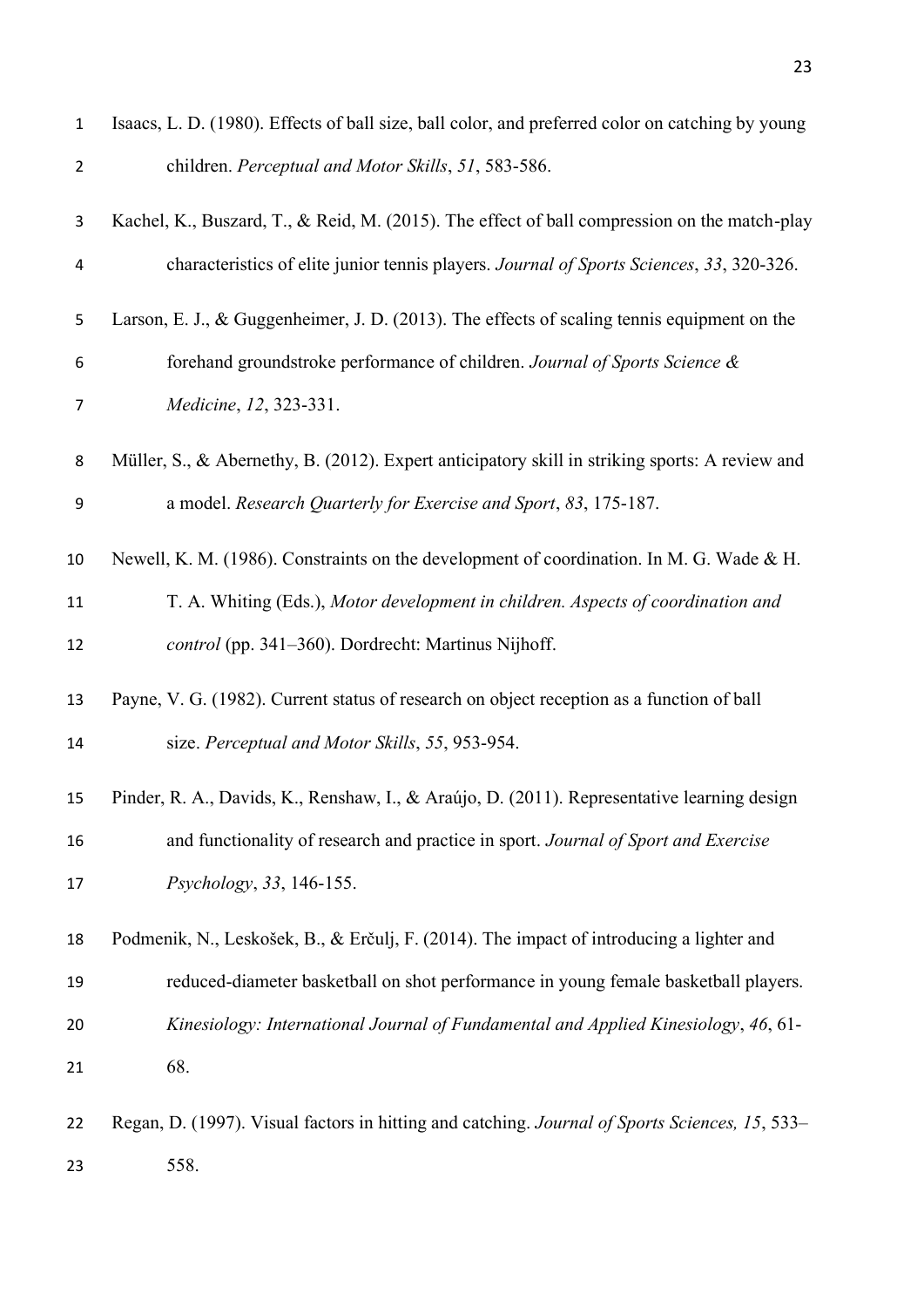| $\mathbf 1$    | Regimbal, C., Deller, J., & Plimpton, C. (1992). Basketball size as related to children's       |
|----------------|-------------------------------------------------------------------------------------------------|
| $\overline{2}$ | preference, rated skill, and scoring. Perceptual and Motor Skills, 75, 867-872.                 |
| 3              | Renshaw, I., Chow, J. Y., Davids, K., & Hammond, J. (2010). A constraints-led perspective       |
| 4              | to understanding skill acquisition and game play: A basis for integration of motor              |
| 5              | learning theory and physical education praxis?. Physical Education and Sport                    |
| 6              | Pedagogy, 15, 117-137.                                                                          |
| $\overline{7}$ | Rodica, P., & Florina, G. E. (2017). Specific skills development using appropriate tools in the |
| 8              | tennis game. Gymnasium, 18, 43-54.                                                              |
| 9              | Rothenberg-Cunningham, A., & Newell, K. M. (2013). Children's age-related speed-                |
| 10             | accuracy strategies in intercepting moving targets in two dimensions. Research                  |
| 11             | Quarterly for Exercise and Sport, 84, 79-87.                                                    |
| 12             | Sarpeshkar, V., & Mann, D. L. (2011). Biomechanics and visual-motor control: How it has,        |
| 13             | is, and will be used to reveal the secrets of hitting a cricket ball. Sports                    |
| 14             | Biomechanics, 10, 306-323.                                                                      |
| 15             | Southall, J. E., Okely, A. D., & Steele, J. R. (2004). Actual and perceived physical            |
| 16             | competence in overweight and nonoverweight children. Pediatric Exercise                         |
| 17             | Science, 16, 15-24.                                                                             |
| 18             | Stodden, D. F., Goodway, J. D., Langendorfer, S. J., Roberton, M. A., Rudisill, M. E., Garcia,  |
| 19             | C., & Garcia, L. E. (2008). A developmental perspective on the role of motor skill              |
| 20             | competence in physical activity: An emergent relationship. Quest, 60, 290-306.                  |
| 21             | Thomas, G. L., & Wilson, M. R. (2014). Introducing children to rugby: Elite coaches'            |
| 22             | perspectives on positive player development. Qualitative Research in Sport, Exercise            |
| 23             | and Health, 6, 348-365.                                                                         |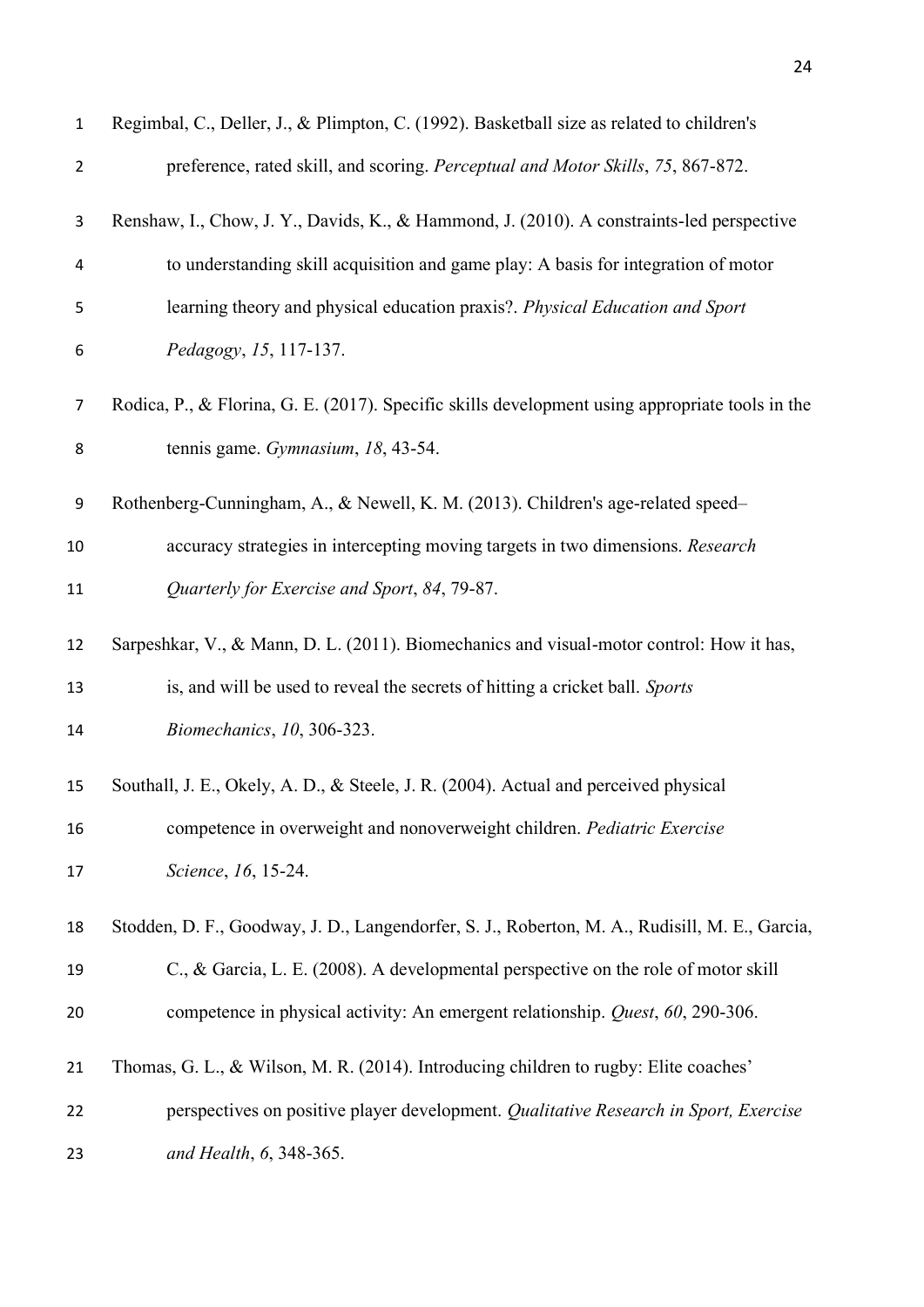| $\mathbf 1$               | Timmerman, E., De Water, J., Kachel, K., Reid, M., Farrow, D., & Savelsbergh, G. (2015). |
|---------------------------|------------------------------------------------------------------------------------------|
| $\overline{2}$            | The effect of equipment scaling on children's sport performance: The case for            |
| $\ensuremath{\mathsf{3}}$ | tennis. Journal of Sports Sciences, 33, 1093-1100.                                       |
| $\overline{\mathbf{4}}$   |                                                                                          |
| $\mathsf S$               |                                                                                          |
| $\boldsymbol{6}$          |                                                                                          |
| $\overline{7}$            |                                                                                          |
| $\bf 8$                   |                                                                                          |
| $\boldsymbol{9}$          |                                                                                          |
| 10                        |                                                                                          |
| 11                        |                                                                                          |
| 12                        |                                                                                          |
| 13                        |                                                                                          |
| 14                        |                                                                                          |
| 15                        |                                                                                          |
| 16                        |                                                                                          |
| 17                        |                                                                                          |
| 18                        |                                                                                          |
| 19                        |                                                                                          |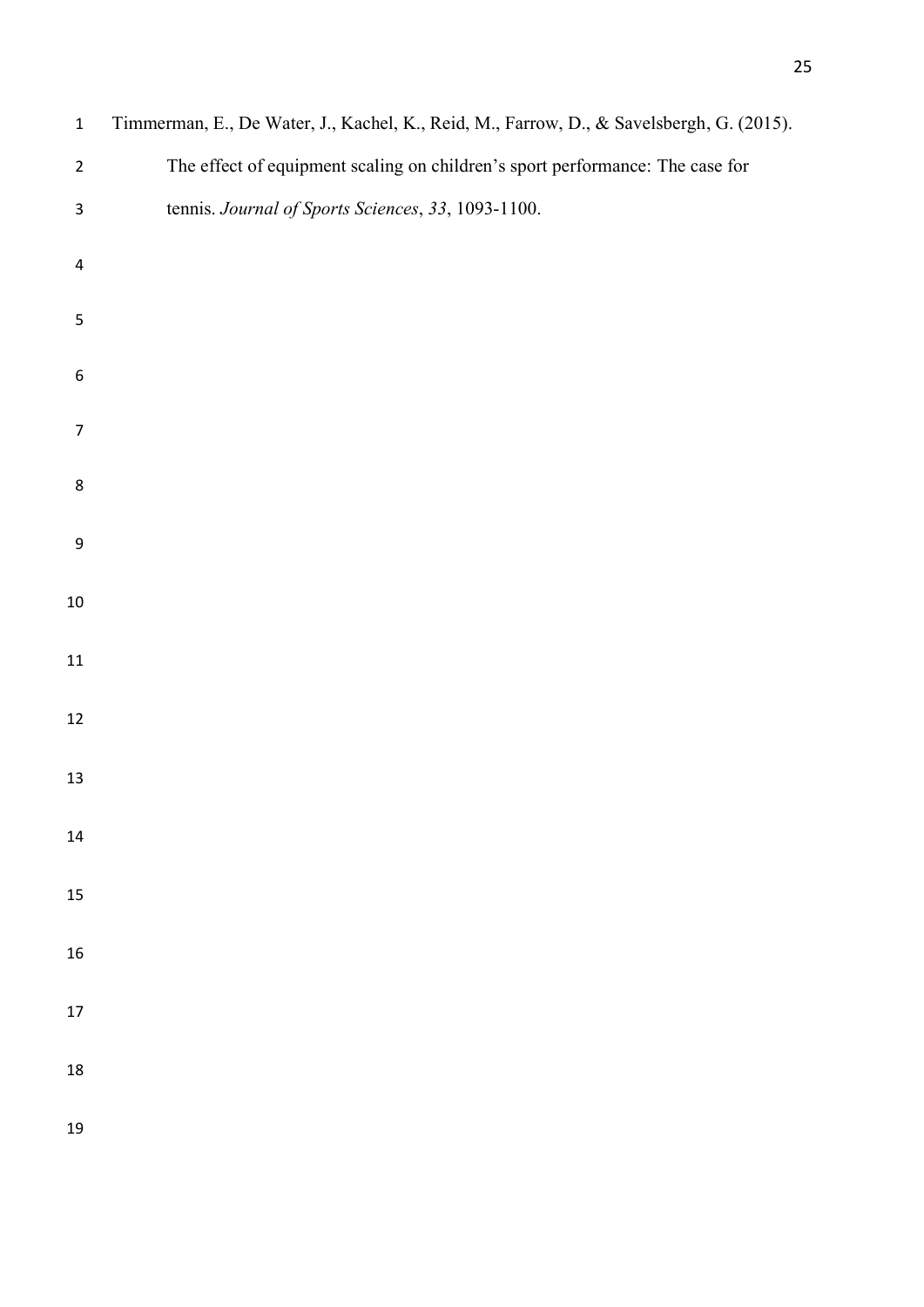| $\mathbf 1$              | <b>Acknowledgements and Funding</b>                                                         |
|--------------------------|---------------------------------------------------------------------------------------------|
| $\overline{2}$           | The authors would like to thank Anth Lockey for contribution to the testing set-up artwork. |
| $\mathbf{3}$             | There was no external funding supporting this work.                                         |
| $\overline{\mathcal{A}}$ |                                                                                             |
| $\mathsf S$              |                                                                                             |
| $\boldsymbol{6}$         |                                                                                             |
| $\overline{7}$           |                                                                                             |
| 8                        |                                                                                             |
| $\mathsf 9$              |                                                                                             |
| $10\,$                   |                                                                                             |
| $11\,$                   |                                                                                             |
| $12\,$                   |                                                                                             |
| 13                       |                                                                                             |
| 14                       |                                                                                             |
| 15                       |                                                                                             |
| 16                       |                                                                                             |
| $17\,$                   |                                                                                             |
| 18                       |                                                                                             |
| 19                       |                                                                                             |